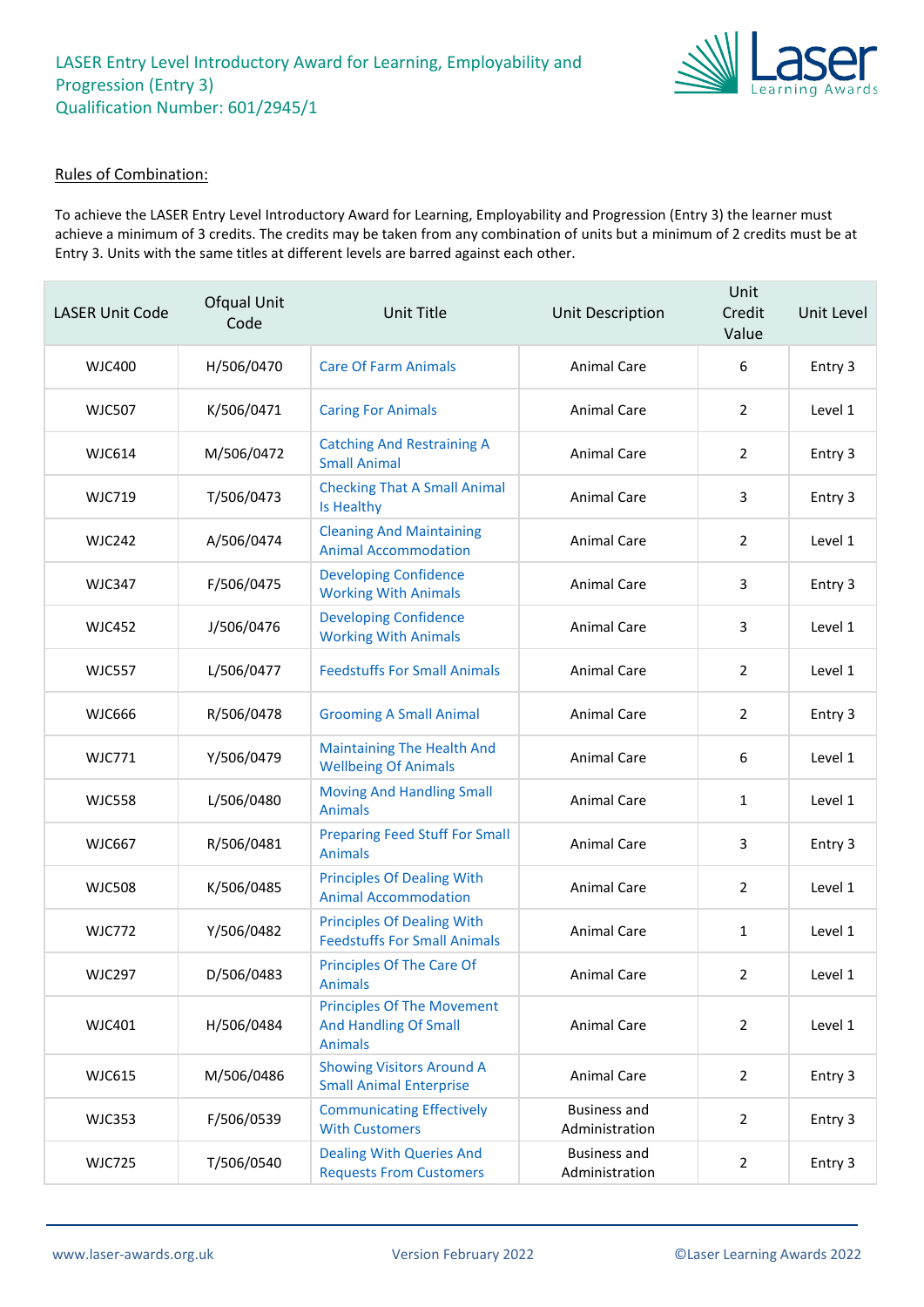

| <b>LASER Unit Code</b> | Ofqual Unit<br>Code | <b>Unit Title</b>                                                                                                                          | Unit Description                      | Unit<br>Credit<br>Value | Unit Level |
|------------------------|---------------------|--------------------------------------------------------------------------------------------------------------------------------------------|---------------------------------------|-------------------------|------------|
| <b>WJC249</b>          | A/506/0541          | <b>Effective Relationships With</b><br><b>Customers And Colleagues</b>                                                                     | <b>Business and</b><br>Administration | $\overline{2}$          | Entry 3    |
| <b>WJC354</b>          | F/506/0542          | <b>Handling Mail</b>                                                                                                                       | <b>Business and</b><br>Administration | $\overline{2}$          | Level 1    |
| WJC457                 | J/506/0543          | <b>Handling Telephone Calls</b><br><b>From Customers</b>                                                                                   | <b>Business and</b><br>Administration | $\overline{2}$          | Entry 3    |
| <b>WJC563</b>          | L/506/0544          | <b>Principles Of Sales</b>                                                                                                                 | <b>Business and</b><br>Administration | $\overline{2}$          | Level 1    |
| <b>WJC673</b>          | R/506/0545          | <b>Professional Behaviour In An</b><br><b>Office Environment</b>                                                                           | <b>Business and</b><br>Administration | $\mathbf{1}$            | Entry 3    |
| <b>WJC778</b>          | Y/506/0546          | <b>Reception And Filing Skills</b>                                                                                                         | <b>Business and</b><br>Administration | 3                       | Entry 3    |
| <b>WJC302</b>          | D/506/0547          | <b>Reception Skills</b>                                                                                                                    | <b>Business and</b><br>Administration | $\overline{2}$          | Level 1    |
| <b>WJC513</b>          | K/506/0549          | <b>Understanding Business</b>                                                                                                              | <b>Business and</b><br>Administration | 3                       | Level 1    |
| <b>WJC407</b>          | H/506/0548          | <b>Understanding Business</b><br>Communication                                                                                             | <b>Business and</b><br>Administration | 3                       | Level 1    |
| <b>WJC303</b>          | D/506/0550          | <b>Understanding Business</b><br><b>Language And Terminology</b>                                                                           | <b>Business and</b><br>Administration | 3                       | Level 1    |
| <b>WJC408</b>          | H/506/0551          | <b>Understanding Business</b><br><b>Meeting Techniques</b>                                                                                 | <b>Business and</b><br>Administration | 3                       | Level 1    |
| <b>WJC514</b>          | K/506/0552          | <b>Understanding Enterprise</b>                                                                                                            | <b>Business and</b><br>Administration | $\overline{2}$          | Level 1    |
| <b>WJC620</b>          | M/506/0553          | <b>Using A Filing System</b>                                                                                                               | <b>Business and</b><br>Administration | $\overline{2}$          | Level 1    |
| <b>WJC726</b>          | T/506/0554          | <b>Using Office Equipment</b>                                                                                                              | <b>Business and</b><br>Administration | $\overline{2}$          | Entry 3    |
| <b>WJC250</b>          | A/506/0555          | <b>Using Office Equipment</b>                                                                                                              | <b>Business and</b><br>Administration | $\overline{2}$          | Level 1    |
| <b>WJC281</b>          | A/506/0961          | <b>Dementia Awareness</b>                                                                                                                  | Child, Health and Social<br>Care      | 3                       | Level 1    |
| <b>WJC490</b>          | J/506/0963          | Health And Safety In Health,<br><b>Social Care And Children's</b><br><b>And Young People's Settings</b>                                    | Child, Health and Social<br>Care      | $\overline{3}$          | Entry 3    |
| <b>WJC596</b>          | L/506/0964          | <b>Learning Disability</b>                                                                                                                 | Child, Health and Social<br>Care      | 3                       | Level 1    |
| <b>WJC703</b>          | R/506/0965          | <b>Mental Health</b>                                                                                                                       | Child, Health and Social<br>Care      | 3                       | Level 1    |
| <b>WJC809</b>          | Y/506/0966          | <b>Physical Disability</b>                                                                                                                 | Child, Health and Social<br>Care      | 3                       | Level 1    |
| <b>WJC332</b>          | D/506/0967          | <b>Preparing Nutritious Food For</b><br><b>Children And Young People</b>                                                                   | Child, Health and Social<br>Care      | 4                       | Entry 3    |
| <b>WJC437</b>          | H/506/0968          | <b>Principles And Values In</b><br><b>Health And Social Care, Adults</b><br>And Children And Young<br>People, Early Years And<br>Childcare | Child, Health and Social<br>Care      | $\overline{2}$          | Entry 3    |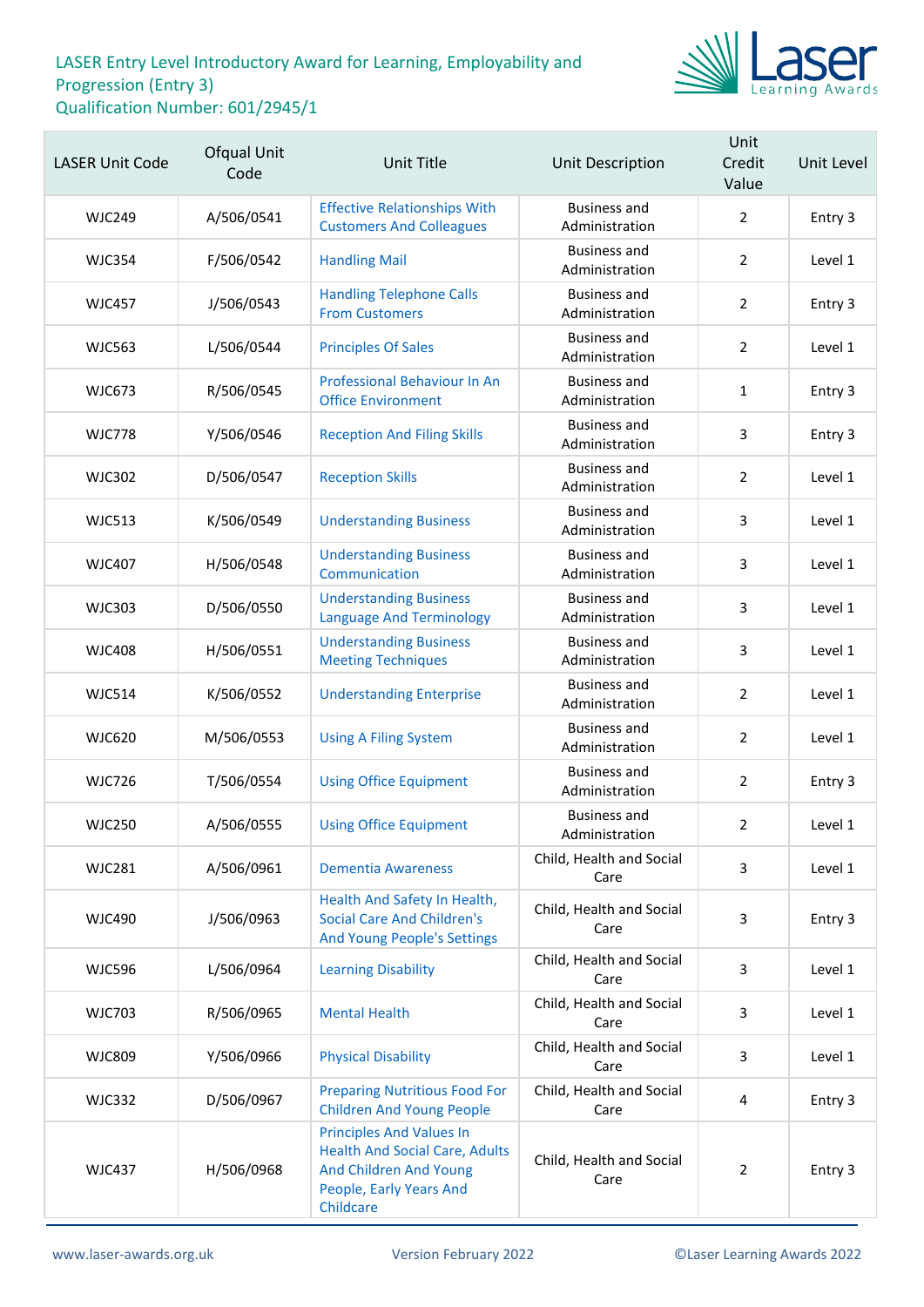

| <b>LASER Unit Code</b> | Ofqual Unit<br>Code | Unit Title                                                                                                                                      | <b>Unit Description</b>                      | Unit<br>Credit<br>Value | Unit Level |
|------------------------|---------------------|-------------------------------------------------------------------------------------------------------------------------------------------------|----------------------------------------------|-------------------------|------------|
| <b>WJC542</b>          | K/506/0969          | <b>Protection And Safeguarding</b><br>In Health And Social Care<br><b>Adults And Children And</b><br>Young People, Early Years And<br>Childcare | Child, Health and Social<br>Care             | $\overline{2}$          | Entry 3    |
| <b>WJC333</b>          | D/506/0970          | <b>Skills In Caring For Young</b><br>Children                                                                                                   | Child, Health and Social<br>Care             | 3                       | Level 1    |
| <b>WJC438</b>          | H/506/0971          | The Adult Social Care Sector                                                                                                                    | Child, Health and Social<br>Care             | $\mathbf{1}$            | Level 1    |
| <b>WJC543</b>          | K/506/0972          | The Development Of<br>Intellectual, Language And<br><b>Communication Skills In</b><br>Children                                                  | Child, Health and Social<br>Care             | 3                       | Level 1    |
| <b>WJC757</b>          | T/506/0974          | <b>Understanding Child</b><br>Development                                                                                                       | Child, Health and Social<br>Care             | 3                       | Level 1    |
| <b>WJC282</b>          | A/506/0975          | <b>Understanding Growth And</b><br><b>Social And Emotional</b><br>Development In Children                                                       | Child, Health and Social<br>Care             | 3                       | Level 1    |
| <b>WJC385</b>          | F/506/0976          | <b>Understanding Human</b><br><b>Growth And Development</b>                                                                                     | Child, Health and Social<br>Care             | 3                       | Entry 3    |
| <b>WJC491</b>          | J/506/0977          | <b>Understanding Play</b>                                                                                                                       | Child, Health and Social<br>Care             | 3                       | Level 1    |
| <b>WJC597</b>          | L/506/0978          | <b>Using Craft Activities With</b><br><b>Children And Young People</b>                                                                          | Child, Health and Social<br>Care             | 3                       | Level 1    |
| <b>WJC704</b>          | R/506/0979          | <b>Working In Health And Social</b><br><b>Care And Children's And</b><br><b>Young People's Settings</b>                                         | Child, Health and Social<br>Care             | $\overline{2}$          | Entry 3    |
| <b>WJC622</b>          | M/506/0570          | <b>Assertiveness And Decision</b><br><b>Making Skills</b>                                                                                       | Choices, Goals and<br><b>Decision Making</b> | 3                       | Entry 3    |
| <b>WJC728</b>          | T/506/0571          | <b>Developing Personal</b><br><b>Development Skills</b>                                                                                         | Choices, Goals and<br><b>Decision Making</b> | 3                       | Level 1    |
| <b>WJC252</b>          | A/506/0572          | <b>Developing Personal</b><br><b>Development Skills</b>                                                                                         | Choices, Goals and<br><b>Decision Making</b> | 3                       | Level 2    |
| <b>WJC356</b>          | F/506/0573          | <b>Improving Assertiveness And</b><br><b>Decision Making</b>                                                                                    | Choices, Goals and<br><b>Decision Making</b> | 3                       | Level 1    |
| <b>WJC460</b>          | J/506/0574          | <b>Making Choices In Pursuit Of</b><br><b>Personal Goals</b>                                                                                    | Choices, Goals and<br><b>Decision Making</b> | 3                       | Entry 3    |
| <b>WJC566</b>          | L/506/0575          | <b>Making Choices In Pursuit Of</b><br><b>Personal Goals</b>                                                                                    | Choices, Goals and<br><b>Decision Making</b> | 3                       | Level 1    |
| <b>WJC676</b>          | R/506/0576          | <b>Personal Development</b>                                                                                                                     | Choices, Goals and<br><b>Decision Making</b> | $\mathbf 1$             | Entry 3    |
| <b>WJC780</b>          | Y/506/0577          | <b>Personal Development</b>                                                                                                                     | Choices, Goals and<br><b>Decision Making</b> | 3                       | Level 1    |
| <b>WJC305</b>          | D/506/0578          | <b>Recognising Own Skills For</b><br><b>Personal Development</b>                                                                                | Choices, Goals and<br><b>Decision Making</b> | 3                       | Entry 3    |
| <b>WJC410</b>          | H/506/0579          | <b>Reviewing And Reflecting On</b><br><b>Own Progress</b>                                                                                       | Choices, Goals and<br><b>Decision Making</b> | 3                       | Entry 3    |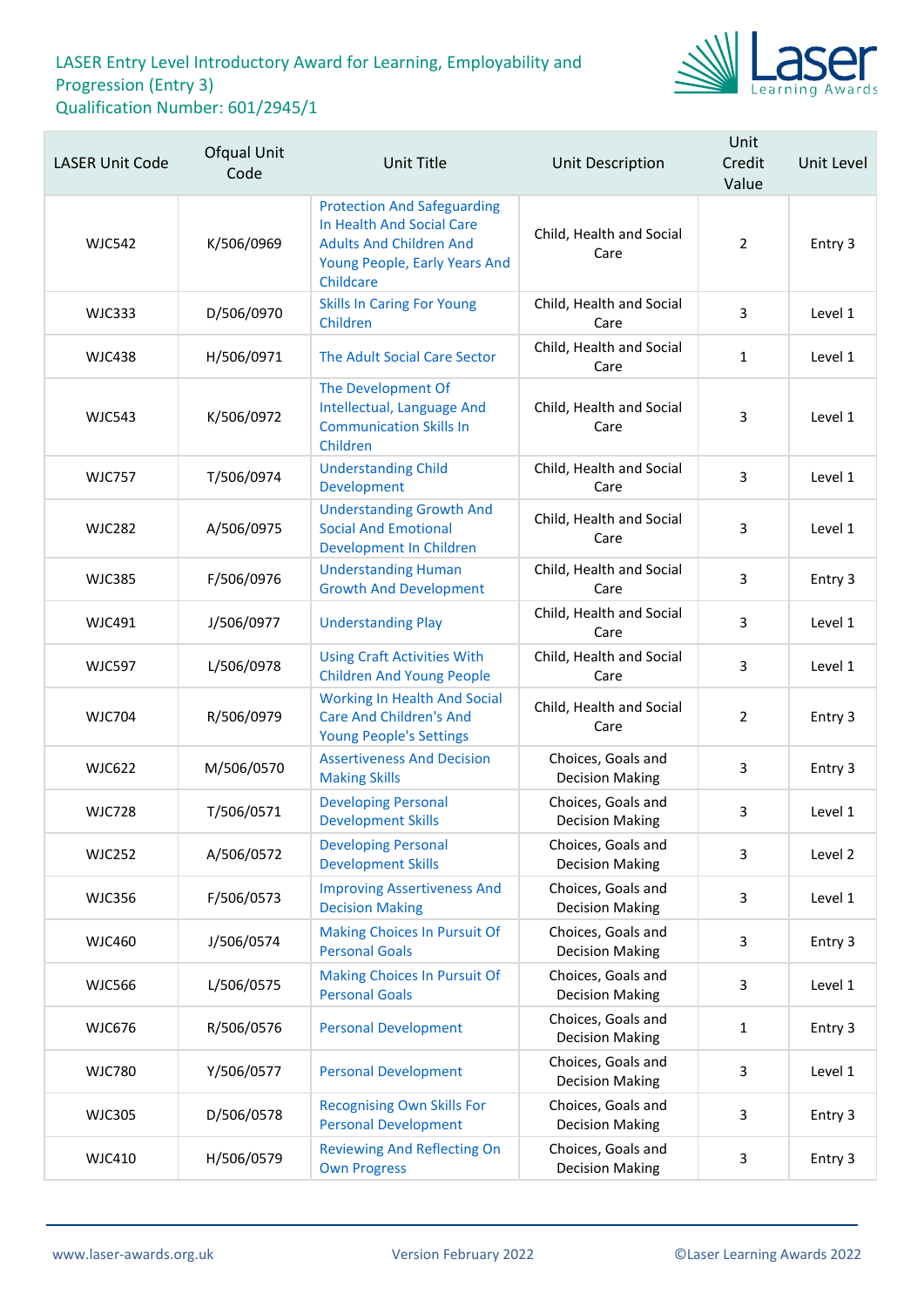

| <b>LASER Unit Code</b> | Ofqual Unit<br>Code | <b>Unit Title</b>                                                                      | Unit Description                             | Unit<br>Credit<br>Value | Unit Level |
|------------------------|---------------------|----------------------------------------------------------------------------------------|----------------------------------------------|-------------------------|------------|
| <b>WJC781</b>          | Y/506/0580          | <b>Setting Goals For Personal</b><br>Development                                       | Choices, Goals and<br><b>Decision Making</b> | 3                       | Entry 3    |
| <b>WJC306</b>          | D/506/0581          | <b>Setting Goals For Personal</b><br>Development                                       | Choices, Goals and<br><b>Decision Making</b> | 3                       | Level 1    |
| WJC411                 | H/506/0582          | <b>Setting Targets</b>                                                                 | Choices, Goals and<br><b>Decision Making</b> | 3                       | Entry 3    |
| <b>WJC516</b>          | K/506/0583          | <b>Understanding Risk And</b><br><b>Making Personal Decisions</b>                      | Choices, Goals and<br><b>Decision Making</b> | 3                       | Level 1    |
| <b>WJC350</b>          | F/506/0508          | <b>Brickwork</b>                                                                       | <b>Construction and Trades</b><br>Α          | $\overline{3}$          | Entry 3    |
| <b>WJC616</b>          | M/506/0505          | <b>Brickwork: Assisting</b><br><b>Workshop Practice</b>                                | <b>Construction and Trades</b><br>А          | 3                       | Entry 3    |
| <b>WJC722</b>          | T/506/0506          | <b>Brickwork: Building A Half</b><br><b>Brick Wall Three Courses High</b>              | <b>Construction and Trades</b><br>Α          | 3                       | Entry 3    |
| <b>WJC245</b>          | A/506/0507          | <b>Brickwork: Building A Three</b><br><b>Brick Square Hollow Pillar</b>                | <b>Construction and Trades</b><br>Α          | $\overline{3}$          | Entry 3    |
| <b>WJC454</b>          | J/506/0509          | <b>Building And Construction</b>                                                       | <b>Construction and Trades</b><br>А          | 3                       | Entry 3    |
| <b>WJC246</b>          | A/506/0510          | <b>Building Methods And</b><br><b>Construction Technology</b>                          | <b>Construction and Trades</b><br>А          | 3                       | Level 1    |
| <b>WJC351</b>          | F/506/0511          | <b>Carpentry And Joinery</b>                                                           | <b>Construction and Trades</b><br>Α          | $\overline{3}$          | Entry 3    |
| <b>WJC455</b>          | J/506/0512          | <b>Carpentry Hand Skills</b>                                                           | <b>Construction and Trades</b><br>А          | 3                       | Level 1    |
| <b>WJC560</b>          | L/506/0513          | <b>Carrying Out Woodwork</b><br><b>Operations</b>                                      | <b>Construction and Trades</b><br>Α          | 3                       | Entry 3    |
| <b>WJC775</b>          | Y/506/0515          | <b>Constructing A Cavity Wall</b><br><b>Using Bricklaying Skills</b>                   | <b>Construction and Trades</b><br>А          | 3                       | Level 1    |
| <b>WJC300</b>          | D/506/0516          | <b>Constructing A Half Brick Wall</b><br><b>Using Bricklaying Skills</b>               | <b>Construction and Trades</b><br>Α          | 3                       | Level 1    |
| <b>WJC404</b>          | H/506/0517          | <b>Constructing A One Brick</b><br><b>Wide Wall Using Bricklaying</b><br><b>Skills</b> | <b>Construction and Trades</b><br>Α          | 3                       | Level 1    |
| <b>WJC670</b>          | R/506/0514          | <b>Constructing A Timber</b><br>Product                                                | <b>Construction and Trades</b><br>A          | 3                       | Level 1    |
| <b>WJC510</b>          | K/506/0518          | <b>Health And Safety:</b><br>Construction                                              | <b>Construction and Trades</b><br>A          | 3                       | Entry 3    |
| <b>WJC617</b>          | M/506/0519          | <b>Use Of Tools And Equipment</b><br><b>For Bricklaying</b>                            | <b>Construction and Trades</b><br>Α          | 3                       | Level 1    |
| <b>WJC405</b>          | H/506/0520          | <b>Using And Maintaining</b><br><b>Woodworking Tools</b>                               | <b>Construction and Trades</b><br>A          | 3                       | Level 1    |
| <b>WJC511</b>          | K/506/0521          | <b>Woodworking Skills</b>                                                              | <b>Construction and Trades</b><br>A          | 3                       | Level 1    |
| <b>WJC720</b>          | T/506/0487          | <b>Assembling Units For Interiors</b>                                                  | <b>Construction and Trades</b><br>В          | $\mathbf{1}$            | Level 1    |
| <b>WJC509</b>          | K/506/0504          | <b>Basic Electrical Practices</b>                                                      | <b>Construction and Trades</b><br>В          | $\mathbf{3}$            | Level 1    |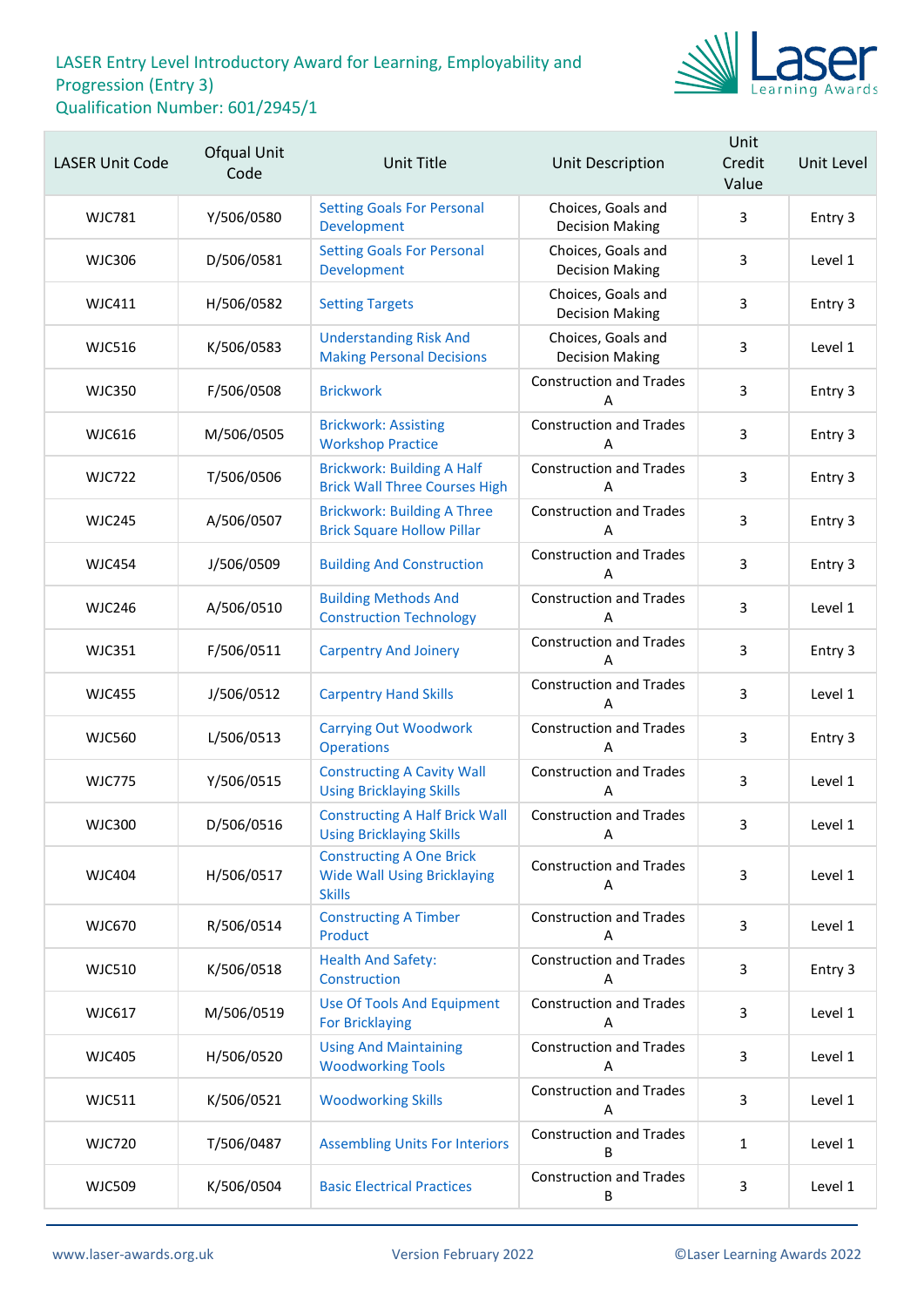

| <b>LASER Unit Code</b> | Ofqual Unit<br>Code | Unit Title                                                                         | <b>Unit Description</b>             | Unit<br>Credit<br>Value | Unit Level |
|------------------------|---------------------|------------------------------------------------------------------------------------|-------------------------------------|-------------------------|------------|
| <b>WJC243</b>          | A/506/0488          | <b>Fitting And Fixing Work</b><br><b>Surfaces</b>                                  | <b>Construction and Trades</b><br>B | $\mathbf{1}$            | Level 1    |
| <b>WJC348</b>          | F/506/0489          | <b>Fitting Units For Interiors</b>                                                 | <b>Construction and Trades</b><br>B | $\mathbf{1}$            | Level 1    |
| <b>WJC721</b>          | T/506/0490          | <b>Flooring Operations</b>                                                         | <b>Construction and Trades</b><br>B | $\boldsymbol{6}$        | Entry 3    |
| <b>WJC244</b>          | A/506/0491          | <b>Painting And Decorating Skills</b>                                              | <b>Construction and Trades</b><br>B | 3                       | Entry 3    |
| <b>WJC349</b>          | F/506/0492          | <b>Plastering Techniques</b>                                                       | <b>Construction and Trades</b><br>B | 3                       | Level 1    |
| <b>WJC453</b>          | J/506/0493          | <b>Plumbing In A Sink</b>                                                          | <b>Construction and Trades</b><br>B | 4                       | Level 1    |
| <b>WJC559</b>          | L/506/0494          | <b>Preparing Walls For</b><br><b>Decoration</b>                                    | <b>Construction and Trades</b><br>B | $\mathbf{1}$            | Level 1    |
| <b>WJC668</b>          | R/506/0495          | <b>Thinking About Next Steps In</b><br><b>Construction Trades</b>                  | <b>Construction and Trades</b><br>B | $\mathbf{1}$            | Entry 3    |
| <b>WJC773</b>          | Y/506/0496          | <b>Using Decorative Paint Effects</b><br><b>For Interior Walls</b>                 | <b>Construction and Trades</b><br>в | 3                       | Level 1    |
| <b>WJC298</b>          | D/506/0497          | <b>Using Floor And Wall Tiling</b><br><b>Techniques</b>                            | <b>Construction and Trades</b><br>B | 3                       | Level 1    |
| <b>WJC402</b>          | H/506/0498          | <b>Using Painting Skills For</b><br><b>Interior Walls</b>                          | <b>Construction and Trades</b><br>B | 3                       | Level 1    |
| <b>WJC669</b>          | R/506/0500          | <b>Using Plastering Skills -</b><br><b>Floating Coat To An Attached</b><br>Pier    | <b>Construction and Trades</b><br>В | 3                       | Level 1    |
| <b>WJC774</b>          | Y/506/0501          | <b>Using Plastering Skills -</b><br><b>Plastering To A Window</b><br><b>Reveal</b> | <b>Construction and Trades</b><br>B | 3                       | Level 1    |
| <b>WJC299</b>          | D/506/0502          | Wallpapering                                                                       | <b>Construction and Trades</b><br>В | 3                       | Entry 3    |
| <b>WJC403</b>          | H/506/0503          | Wallpapering                                                                       | <b>Construction and Trades</b><br>B | 3                       | Level 1    |
| <b>WJC456</b>          | J/506/0526          | <b>Art And Design Project</b>                                                      | <b>Creative Arts</b>                | 4                       | Level 1    |
| <b>WJC618</b>          | M/506/0522          | Art And Design Project In 2 Or<br><b>3 Dimensions</b>                              | <b>Creative Arts</b>                | 3                       | Entry 3    |
| <b>WJC723</b>          | T/506/0523          | Art And Design: Using Colour                                                       | <b>Creative Arts</b>                | 3                       | Entry 3    |
| <b>WJC247</b>          | A/506/0524          | <b>Ceramics</b>                                                                    | <b>Creative Arts</b>                | 3                       | Level 1    |
| <b>WJC352</b>          | F/506/0525          | <b>Clothing Design</b>                                                             | <b>Creative Arts</b>                | 3                       | Entry 3    |
| <b>WJC561</b>          | L/506/0527          | <b>Core Skills For Art And Craft</b>                                               | <b>Creative Arts</b>                | 3                       | Entry 3    |
| WJC671                 | R/506/0528          | <b>Craft Skills</b>                                                                | <b>Creative Arts</b>                | 3                       | Level 1    |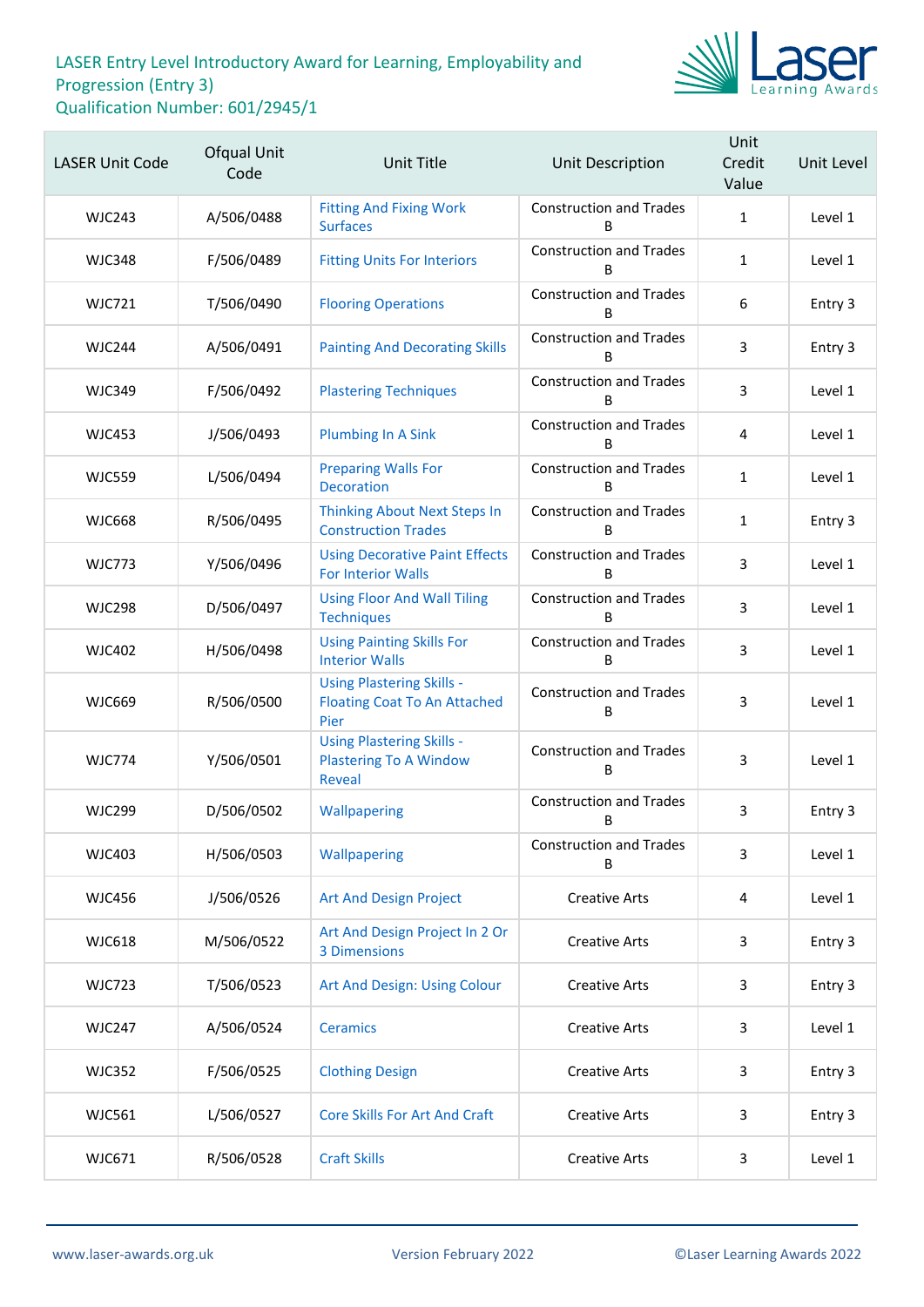

| <b>LASER Unit Code</b> | Ofqual Unit<br>Code | Unit Title                                                                                             | Unit Description     | Unit<br>Credit<br>Value | Unit Level |
|------------------------|---------------------|--------------------------------------------------------------------------------------------------------|----------------------|-------------------------|------------|
| <b>WJC776</b>          | Y/506/0529          | <b>Developing Interior Design</b><br>Ideas                                                             | <b>Creative Arts</b> | 3                       | Level 1    |
| <b>WJC562</b>          | L/506/0530          | <b>Drawing And Painting</b>                                                                            | <b>Creative Arts</b> | 3                       | Entry 3    |
| <b>WJC672</b>          | R/506/0531          | <b>Garment Making</b>                                                                                  | <b>Creative Arts</b> | 3                       | Entry 3    |
| <b>WJC777</b>          | Y/506/0532          | <b>Graphic Design</b>                                                                                  | <b>Creative Arts</b> | 3                       | Level 1    |
| WJC301                 | D/506/0533          | <b>Mixed Media In 2D</b>                                                                               | <b>Creative Arts</b> | 3                       | Entry 3    |
| <b>WJC406</b>          | H/506/0534          | <b>Needle/Textile Crafts</b>                                                                           | <b>Creative Arts</b> | 3                       | Entry 3    |
| <b>WJC512</b>          | K/506/0535          | Photography                                                                                            | <b>Creative Arts</b> | 3                       | Level 1    |
| <b>WJC619</b>          | M/506/0536          | Sculpture                                                                                              | <b>Creative Arts</b> | 3                       | Level 1    |
| <b>WJC724</b>          | T/506/0537          | <b>Soft Furnishing</b>                                                                                 | <b>Creative Arts</b> | 3                       | Entry 3    |
| <b>WJC248</b>          | A/506/0538          | <b>Using Tools And Equipment</b><br><b>For Garment Making</b>                                          | <b>Creative Arts</b> | 3                       | Level 1    |
| <b>WJC750</b>          | T/506/0859          | <b>Carrying Out A Systematic</b><br><b>Cycle Check</b>                                                 | Cycle and Car Care   | $\mathbf{1}$            | Level 1    |
| <b>WJC643</b>          | M/506/0861          | <b>Checking And Maintaining Car</b><br><b>Tyre Pressure And Tread</b>                                  | Cycle and Car Care   | $\mathbf{1}$            | Entry 3    |
| <b>WJC751</b>          | T/506/0862          | <b>Checking And Maintaining Car</b><br><b>Tyre Pressure And Tread</b>                                  | Cycle and Car Care   | 1                       | Level 1    |
| <b>WJC274</b>          | A/506/0863          | <b>Checking And Maintaining</b><br>Fluid Levels On A Car                                               | Cycle and Car Care   | $\mathbf{1}$            | Entry 3    |
| <b>WJC377</b>          | F/506/0864          | <b>Cleaning And Preparing A</b><br><b>Cycle For Use</b>                                                | Cycle and Car Care   | $\mathbf{1}$            | Entry 3    |
| <b>WJC481</b>          | J/506/0865          | <b>Lubricating And Tensioning A</b><br><b>Single Speed Cycle Chain</b>                                 | Cycle and Car Care   | 1                       | Entry 3    |
| <b>WJC589</b>          | L/506/0866          | <b>Removing And Replacing A</b><br><b>Cycle Rim Brake Assembly</b>                                     | Cycle and Car Care   | $\overline{2}$          | Level 1    |
| <b>WJC694</b>          | R/506/0867          | <b>Removing And Replacing</b><br><b>Cycle Saddles And Seatposts</b><br><b>And Adjusting Handlebars</b> | Cycle and Car Care   | 1                       | Entry 3    |
| <b>WJC801</b>          | Y/506/0868          | <b>Removing And Replacing</b><br><b>Cycle Wheels, Tyres And Inner</b><br><b>Tubes</b>                  | Cycle and Car Care   | 1                       | Entry 3    |
| <b>WJC326</b>          | D/506/0869          | <b>Repairing A Cycle Puncture</b>                                                                      | Cycle and Car Care   | 1                       | Level 1    |
| <b>WJG572</b>          | D/617/3831          | <b>Routine Motorcycle</b><br><b>Maintenance Processes And</b><br><b>Procedures</b>                     | Cycle and Car Care   | 4                       | Level 1    |
| <b>WJC327</b>          | D/506/0872          | <b>Routine Vehicle Checks</b>                                                                          | Cycle and Car Care   | $\overline{2}$          | Entry 3    |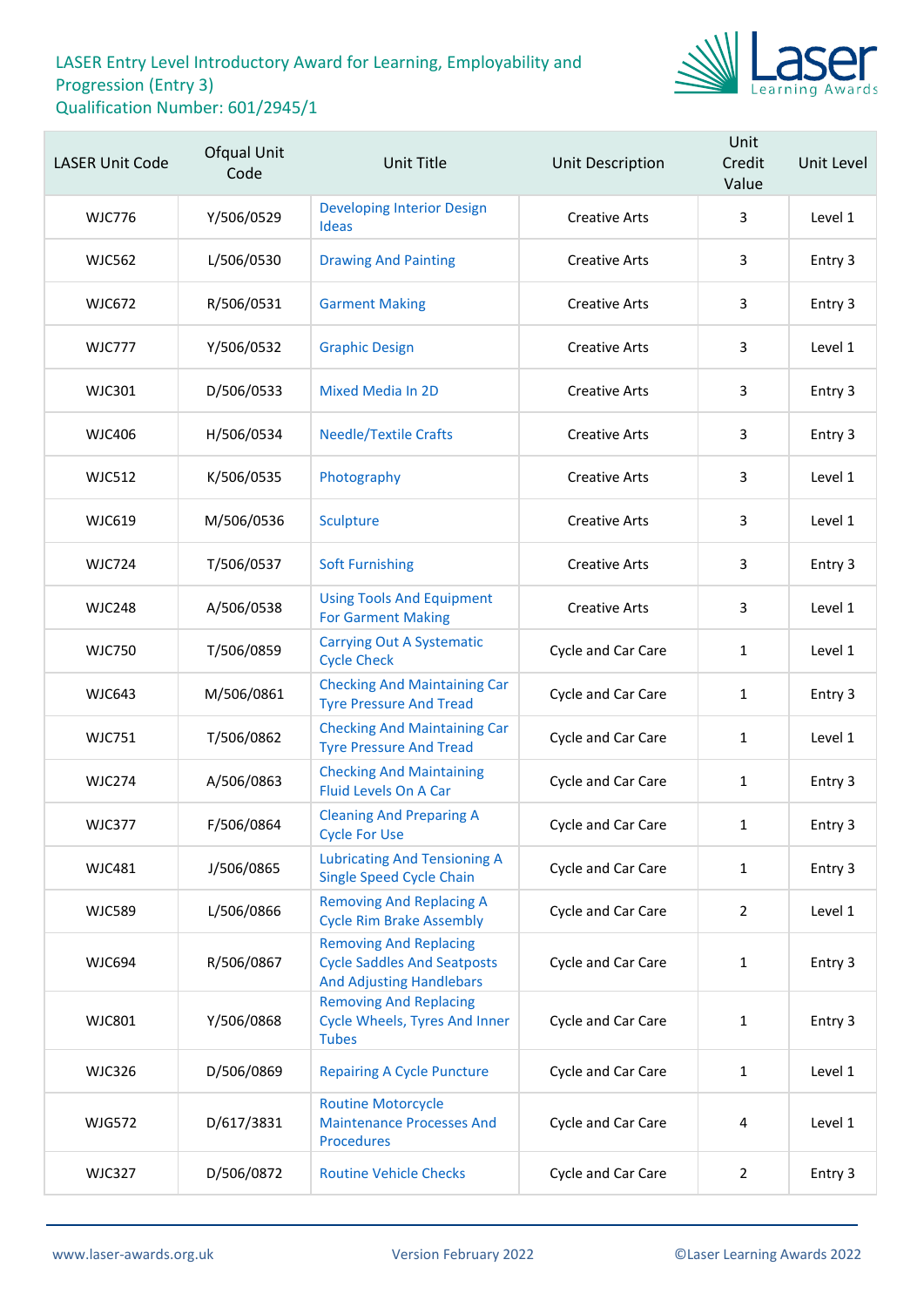

| <b>LASER Unit Code</b> | Ofqual Unit<br>Code | <b>Unit Title</b>                                                      | Unit Description            | Unit<br>Credit<br>Value | Unit Level |
|------------------------|---------------------|------------------------------------------------------------------------|-----------------------------|-------------------------|------------|
| WJC431                 | H/506/0873          | <b>Routine Wheel And Tyre</b><br><b>Checks</b>                         | Cycle and Car Care          | $\overline{2}$          | Entry 3    |
| <b>WJC533</b>          | K/506/0874          | <b>Valeting A Car Interior</b>                                         | Cycle and Car Care          | 3                       | Entry 3    |
| <b>WJC275</b>          | A/506/0877          | <b>Valeting A Vehicle</b>                                              | Cycle and Car Care          | 4                       | Level 1    |
| <b>WJC482</b>          | J/506/0879          | <b>Vehicle Valeting</b>                                                | Cycle and Car Care          | 3                       | Entry 3    |
| <b>WJC378</b>          | F/506/0881          | <b>Washing, Waxing And</b><br><b>Polishing A Car Exterior</b>          | Cycle and Car Care          | 4                       | Entry 3    |
| <b>WJG563</b>          | A/617/3562          | <b>First Aid Requirements In The</b><br>Workplace                      | <b>Employability Skills</b> | 1                       | Level 1    |
| <b>WJC634</b>          | M/506/0746          | <b>Customer Service</b>                                                | <b>Employability Skills</b> | 3                       | Entry 3    |
| <b>WJC739</b>          | T/506/0747          | <b>Customer Service</b>                                                | <b>Employability Skills</b> | 3                       | Level 1    |
| <b>WJC263</b>          | A/506/0748          | <b>Developing Employability</b><br><b>Skills Through Group Work</b>    | <b>Employability Skills</b> | 3                       | Level 1    |
| <b>WJC369</b>          | F/506/0752          | <b>Enterprise Activity: Producing</b><br><b>Products Or Services</b>   | <b>Employability Skills</b> | 3                       | Entry 3    |
| WJC471                 | J/506/0753          | Health, Safety And First Aid At<br><b>Work</b>                         | <b>Employability Skills</b> | 3                       | Level 1    |
| <b>WJC685</b>          | R/506/0755          | <b>Negotiation Skills</b>                                              | <b>Employability Skills</b> | 3                       | Level 1    |
| <b>WJC316</b>          | D/506/0757          | <b>Organisational Skills</b>                                           | <b>Employability Skills</b> | 3                       | Level 1    |
| <b>WJC423</b>          | H/506/0758          | <b>Skills For Employability</b>                                        | <b>Employability Skills</b> | 3                       | Entry 3    |
| <b>WJC317</b>          | D/506/0760          | <b>Time Management</b>                                                 | <b>Employability Skills</b> | 3                       | Level 1    |
| <b>WJC424</b>          | H/506/0761          | <b>Understanding Time</b><br><b>Management In The</b><br>Workplace     | <b>Employability Skills</b> | $\overline{2}$          | Level 1    |
| <b>WJC528</b>          | K/506/0762          | <b>Undertaking An Enterprise</b><br>Project                            | <b>Employability Skills</b> | 6                       | Entry 3    |
| <b>WJC741</b>          | T/506/0764          | <b>Undertaking An Enterprise</b><br>Project                            | <b>Employability Skills</b> | 3                       | Level 1    |
| <b>WJC265</b>          | A/506/0765          | <b>Undertaking An Enterprise</b><br>Project                            | <b>Employability Skills</b> | 3                       | Level 2    |
| <b>WJC797</b>          | Y/506/0823          | <b>Beauty Care</b>                                                     | Hair and Beauty             | 3                       | Entry 3    |
| <b>WJC271</b>          | A/506/0829          | <b>Creating And Maintaining</b><br><b>Retail Displays In The Salon</b> | Hair and Beauty             | $\overline{2}$          | Level 1    |
| <b>WJC748</b>          | T/506/0831          | <b>Facial Cleansing, Toning And</b><br><b>Massage</b>                  | Hair and Beauty             | 3                       | Entry 3    |
| <b>WJC272</b>          | A/506/0832          | <b>Hair Plaiting</b>                                                   | Hair and Beauty             | 3                       | Entry 3    |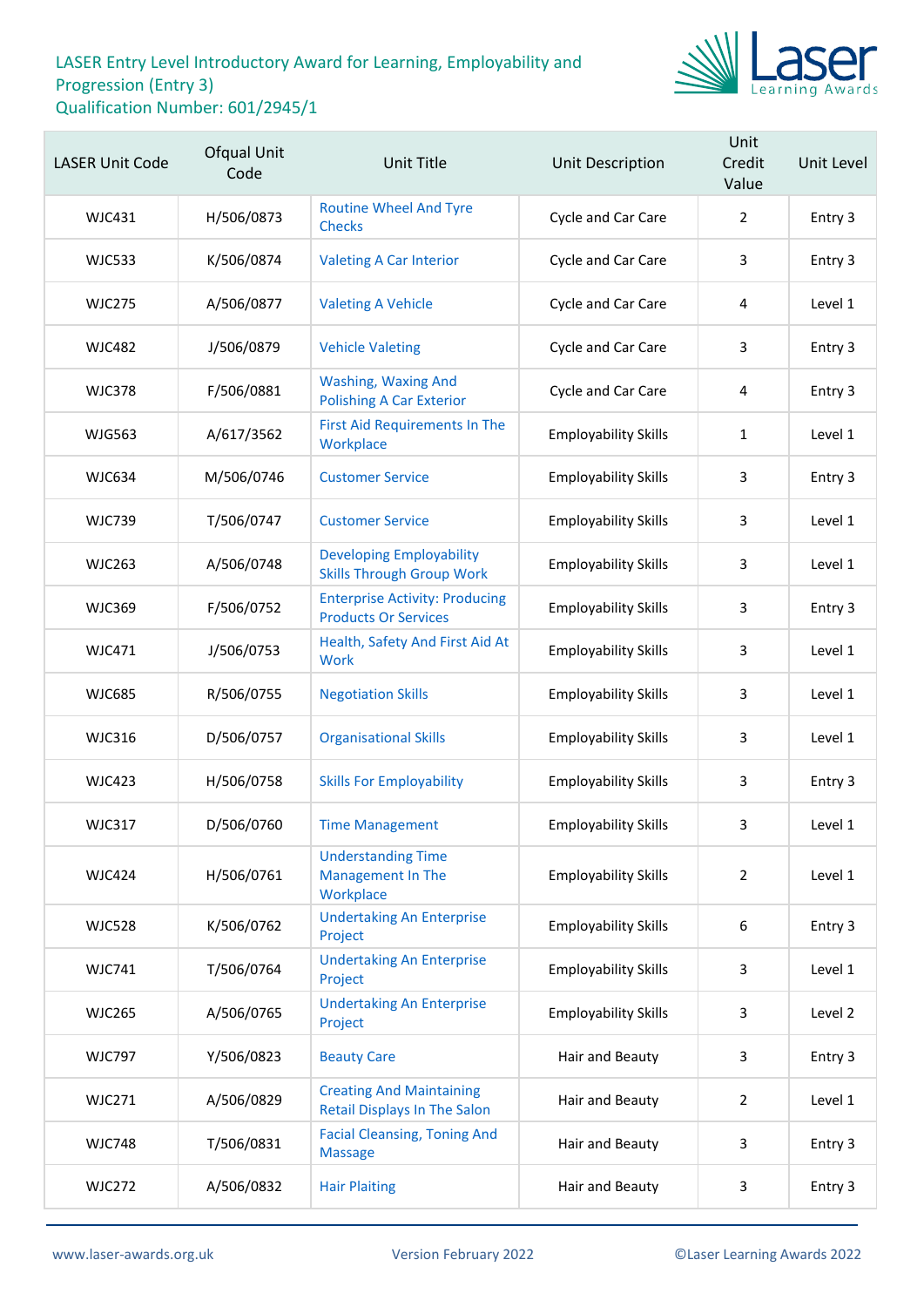

| <b>LASER Unit Code</b> | Ofqual Unit<br>Code | <b>Unit Title</b>                                   | Unit Description                      | Unit<br>Credit<br>Value | Unit Level |
|------------------------|---------------------|-----------------------------------------------------|---------------------------------------|-------------------------|------------|
| <b>WJC374</b>          | F/506/0833          | <b>Hairdressing: Assisting A</b><br><b>Stylist</b>  | Hair and Beauty                       | 3                       | Entry 3    |
| <b>WJC478</b>          | J/506/0834          | Hairdressing: Health And<br><b>Safety</b>           | Hair and Beauty                       | 3                       | Entry 3    |
| <b>WJC586</b>          | L/506/0835          | <b>Hairdressing: Working</b><br>Relationships       | Hair and Beauty                       | 3                       | Entry 3    |
| <b>WJC798</b>          | Y/506/0837          | <b>Hand Care</b>                                    | Hair and Beauty                       | 3                       | Entry 3    |
| <b>WJC799</b>          | Y/506/0840          | <b>Nail Art Application</b>                         | Hair and Beauty                       | 3                       | Level 1    |
| <b>WJC430</b>          | H/506/0842          | <b>Plaiting And Twisting Hair</b>                   | Hair and Beauty                       | 3                       | Level 1    |
| <b>WJC532</b>          | K/506/0843          | <b>Providing Basic Manicure</b><br><b>Treatment</b> | Hair and Beauty                       | 3                       | Level 1    |
| <b>WJC273</b>          | A/506/0846          | <b>Providing Basic Pedicure</b><br><b>Treatment</b> | Hair and Beauty                       | 3                       | Level 1    |
| <b>WJC479</b>          | J/506/0848          | <b>Shampoo And Conditioning</b>                     | Hair and Beauty                       | 3                       | Entry 3    |
| <b>WJC587</b>          | L/506/0849          | <b>Skin Care</b>                                    | Hair and Beauty                       | 3                       | Entry 3    |
| <b>WJC480</b>          | J/506/0851          | <b>Styling Men's Hair</b>                           | Hair and Beauty                       | 3                       | Level 1    |
| <b>WJC800</b>          | Y/506/0854          | <b>Styling Women's Hair</b>                         | Hair and Beauty                       | 3                       | Level 1    |
| <b>WJC325</b>          | D/506/0855          | The Hair And Beauty Sector                          | Hair and Beauty                       | $\overline{2}$          | Entry 3    |
| <b>WJC623</b>          | M/506/0584          | <b>Alcohol And Drug Misuse</b><br><b>Awareness</b>  | Healthy Living and<br>Substance Abuse | 3                       | Entry 3    |
| <b>WJC729</b>          | T/506/0585          | <b>Alcohol Awareness For The</b><br>Individual      | Healthy Living and<br>Substance Abuse | 3                       | Level 1    |
| <b>WJC253</b>          | A/506/0586          | <b>Alcohol Awareness For The</b><br>Individual      | Healthy Living and<br>Substance Abuse | 3                       | Level 2    |
| <b>WJC357</b>          | F/506/0587          | <b>Drug Awareness</b>                               | Healthy Living and<br>Substance Abuse | 3                       | Level 1    |
| WJC461                 | J/506/0588          | <b>Drug Awareness</b>                               | Healthy Living and<br>Substance Abuse | 3                       | Level 2    |
| <b>WJC567</b>          | L/506/0589          | <b>Healthy Eating For Children</b>                  | Healthy Living and<br>Substance Abuse | 3                       | Level 1    |
| <b>WJC358</b>          | F/506/0590          | <b>Healthy Living</b>                               | Healthy Living and<br>Substance Abuse | 3                       | Entry 3    |
| <b>WJC568</b>          | L/506/0592          | <b>Healthy Living</b>                               | Healthy Living and<br>Substance Abuse | 3                       | Level 1    |
| <b>WJC307</b>          | D/506/0595          | <b>Healthy Living</b>                               | Healthy Living and<br>Substance Abuse | 3                       | Level 2    |
| <b>WJC412</b>          | H/506/0596          | <b>Stress Management</b>                            | Healthy Living and<br>Substance Abuse | 3                       | Entry 3    |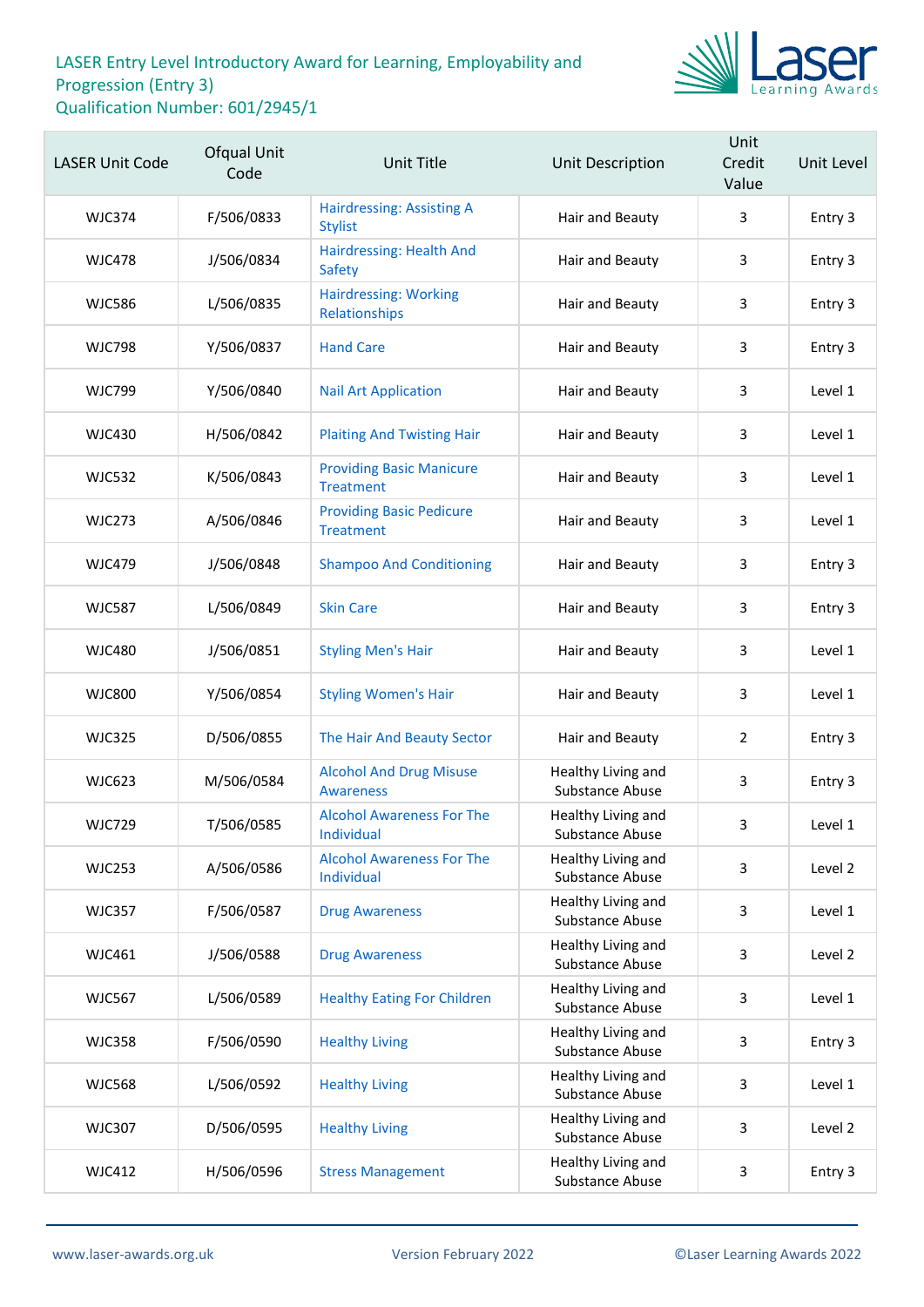

| <b>LASER Unit Code</b> | Ofqual Unit<br>Code | <b>Unit Title</b>                                                                               | Unit Description                      | Unit<br>Credit<br>Value | Unit Level |
|------------------------|---------------------|-------------------------------------------------------------------------------------------------|---------------------------------------|-------------------------|------------|
| <b>WJC624</b>          | M/506/0598          | <b>Substance Misuse Awareness</b>                                                               | Healthy Living and<br>Substance Abuse | 3                       | Entry 3    |
| <b>WJC730</b>          | T/506/0599          | <b>Understanding How To</b><br><b>Maintain Personal Health And</b><br>Wellbeing                 | Healthy Living and<br>Substance Abuse | 3                       | Level 1    |
| <b>WJC413</b>          | H/506/0601          | <b>Understanding Stress And</b><br><b>Stress Management</b><br><b>Techniques</b>                | Healthy Living and<br>Substance Abuse | 3                       | Level 1    |
| <b>WJC782</b>          | Y/506/0613          | <b>Understanding The</b><br><b>Importance Of A Balanced</b><br><b>Diet And Regular Exercise</b> | Healthy Living and<br>Substance Abuse | $\mathbf{1}$            | Level 1    |
| <b>WJC495</b>          | J/506/1014          | <b>Colour Theory For Floristry</b>                                                              | Horticulture and Floristry            | $\overline{2}$          | Level 1    |
| WJC601                 | L/506/1015          | <b>Cultivating Compost And Soils</b>                                                            | Horticulture and Floristry            | 3                       | Level 1    |
| <b>WJC708</b>          | R/506/1016          | <b>Cultivating Herbs</b>                                                                        | Horticulture and Floristry            | 3                       | Level 1    |
| <b>WJC813</b>          | Y/506/1017          | <b>Cultivating Plant Cuttings</b>                                                               | Horticulture and Floristry            | 3                       | Entry 3    |
| <b>WJC546</b>          | K/506/1023          | <b>Designing And Constructing</b><br><b>Floral Arrangements</b>                                 | Horticulture and Floristry            | 3                       | Level 1    |
| <b>WJC337</b>          | D/506/1018          | <b>Floristry Skills</b>                                                                         | Horticulture and Floristry            | 4                       | Entry 3    |
| <b>WJC442</b>          | H/506/1019          | <b>Garden Horticulture And</b><br>Maintenance                                                   | Horticulture and Floristry            | 6                       | Entry 3    |
| <b>WJC814</b>          | Y/506/1020          | <b>Interaction Between Honey</b><br><b>Bees And Flowering Plants</b>                            | Horticulture and Floristry            | $\mathbf{1}$            | Level 1    |
| <b>WJC338</b>          | D/506/1021          | Landscaping                                                                                     | Horticulture and Floristry            | 4                       | Level 1    |
| <b>WJC443</b>          | H/506/1022          | <b>Planting In A Container</b>                                                                  | Horticulture and Floristry            | 3                       | Entry 3    |
| <b>WJC656</b>          | M/506/1024          | <b>Propagation Of Plants</b>                                                                    | Horticulture and Floristry            | 3                       | Entry 3    |
| <b>WJC388</b>          | F/506/1027          | <b>Sowing And Growing Garden</b><br><b>Plants</b>                                               | Horticulture and Floristry            | 6                       | Entry 3    |
| <b>WJC389</b>          | F/506/1030          | <b>Understanding Organic</b><br>Horticulture                                                    | Horticulture and Floristry            | 3                       | Level 1    |
| <b>WJC603</b>          | L/506/1032          | <b>Understanding Plant Pruning</b>                                                              | Horticulture and Floristry            | 1                       | Level 1    |
| <b>WJC815</b>          | Y/506/1034          | <b>Understanding Sowing And</b><br><b>Growing Techniques</b>                                    | Horticulture and Floristry            | 3                       | Level 1    |
| <b>WJC547</b>          | K/506/1037          | <b>Understanding Techniques</b><br><b>Used In Floristry</b>                                     | Horticulture and Floristry            | 3                       | Level 1    |
| <b>WJC657</b>          | M/506/1038          | <b>Using And Maintaining</b><br><b>Garden Tools</b>                                             | Horticulture and Floristry            | 3                       | Entry 3    |
| <b>WJC689</b>          | R/506/0805          | <b>Basic Cooking</b>                                                                            | <b>Hospitality and Catering</b>       | $\overline{2}$          | Entry 3    |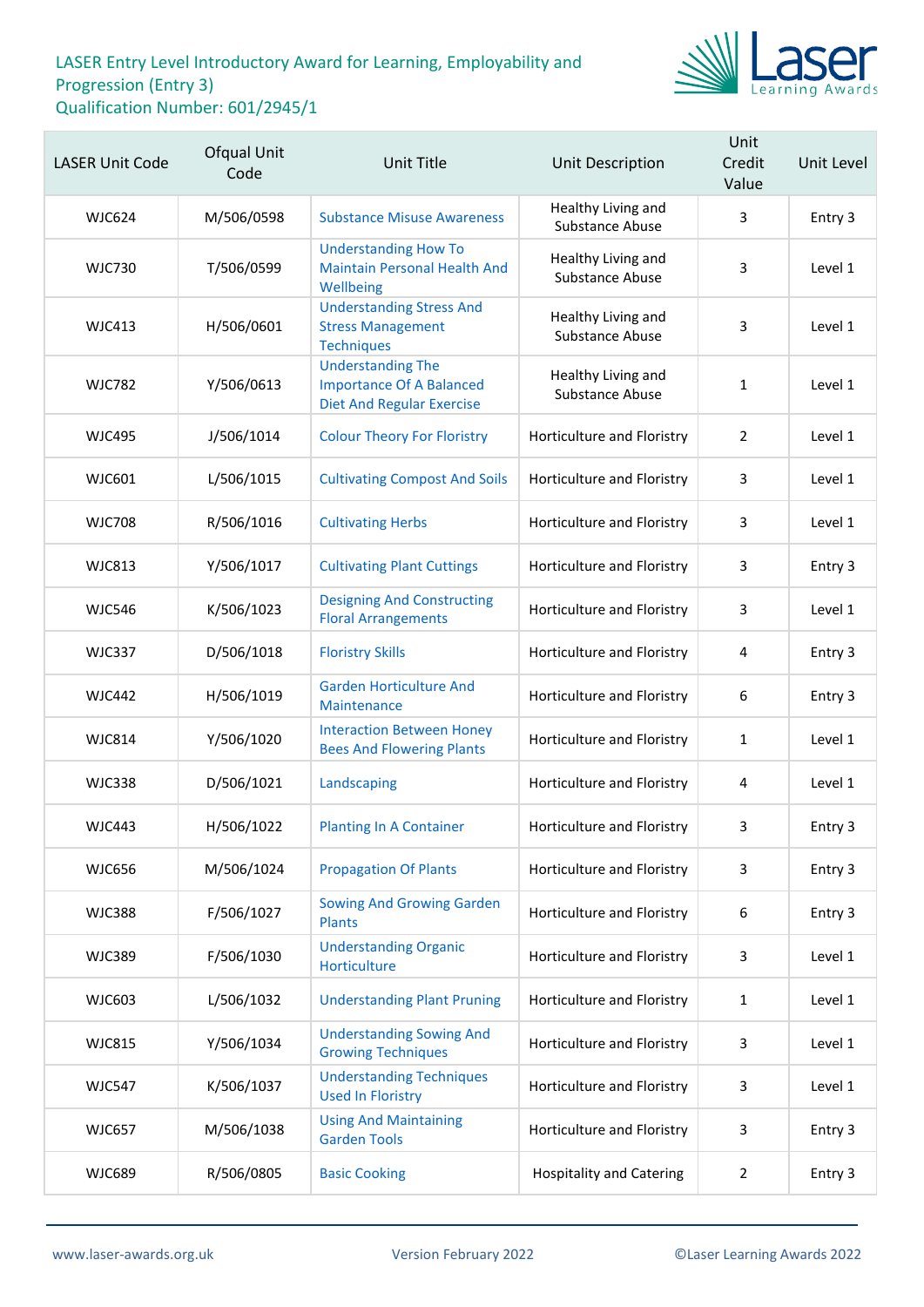

| <b>LASER Unit Code</b> | <b>Ofqual Unit</b><br>Code | Unit Title                                                    | Unit Description                              | Unit<br>Credit<br>Value | Unit Level |
|------------------------|----------------------------|---------------------------------------------------------------|-----------------------------------------------|-------------------------|------------|
| <b>WJC320</b>          | D/506/0807                 | <b>Basic Food Preparation</b>                                 | <b>Hospitality and Catering</b>               | 2                       | Entry 3    |
| <b>WJC796</b>          | Y/506/0806                 | <b>Basic Food Preparation And</b><br>Cooking                  | <b>Hospitality and Catering</b>               | 3                       | Level 1    |
| <b>WJC426</b>          | H/506/0808                 | <b>Bookings, Orders And</b><br>Payments                       | <b>Hospitality and Catering</b>               | 2                       | Level 1    |
| <b>WJC529</b>          | K/506/0809                 | <b>Customer Service In The</b><br><b>Hospitality Industry</b> | <b>Hospitality and Catering</b>               | 1                       | Entry 3    |
| <b>WJC321</b>          | D/506/0810                 | <b>Customer Service In The</b><br><b>Hospitality Industry</b> | <b>Hospitality and Catering</b>               | 3                       | Level 1    |
| <b>WJC427</b>          | H/506/0811                 | <b>Event Planning</b>                                         | <b>Hospitality and Catering</b>               | 3                       | Level 1    |
| <b>WJC530</b>          | K/506/0812                 | <b>Food Hygiene And Safety</b>                                | <b>Hospitality and Catering</b>               | $\overline{2}$          | Entry 3    |
| <b>WJC639</b>          | M/506/0813                 | <b>Food Service</b>                                           | <b>Hospitality and Catering</b>               | 3                       | Level 1    |
| <b>WJC746</b>          | T/506/0814                 | <b>Guest Services In The</b><br><b>Hospitality Industry</b>   | <b>Hospitality and Catering</b>               | 1                       | Entry 3    |
| <b>WJC270</b>          | A/506/0815                 | <b>Introduction To The</b><br><b>Hospitality Industry</b>     | <b>Hospitality and Catering</b>               | 1                       | Entry 3    |
| <b>WJC373</b>          | F/506/0816                 | <b>Making And Storing Baked</b><br><b>Products</b>            | <b>Hospitality and Catering</b>               | 3                       | Entry 3    |
| <b>WJC476</b>          | J/506/0817                 | Preparing And Cooking Fish,<br><b>Meat And Poultry</b>        | <b>Hospitality and Catering</b>               | 3                       | Entry 3    |
| <b>WJC584</b>          | L/506/0818                 | <b>Preparing And Cooking Fruit</b><br><b>And Vegetables</b>   | <b>Hospitality and Catering</b>               | 3                       | Entry 3    |
| <b>WJC690</b>          | R/506/0819                 | <b>Preparing And Serving Drinks</b>                           | <b>Hospitality and Catering</b>               | 3                       | Level 1    |
| <b>WJC477</b>          | J/506/0820                 | <b>Serving Food And Drink</b>                                 | <b>Hospitality and Catering</b>               | $\overline{2}$          | Entry 3    |
| <b>WJC585</b>          | L/506/0821                 | <b>Using Kitchen Equipment</b>                                | <b>Hospitality and Catering</b>               | $\mathbf{1}$            | Level 1    |
| <b>WJC355</b>          | F/506/0556                 | Active Citizenship In The Local<br>Community                  | Independence,<br>Community and<br>Citizenship | $\mathbf{1}$            | Level 1    |
| <b>WJC458</b>          | J/506/0557                 | <b>Aspects Of Citizenship</b>                                 | Independence,<br>Community and<br>Citizenship | 3                       | Level 1    |
| <b>WJC564</b>          | L/506/0558                 | <b>Assertive Living</b>                                       | Independence,<br>Community and<br>Citizenship | 3                       | Level 1    |
| <b>WJC674</b>          | R/506/0559                 | Develop Independent Skills<br>For Living In The Community     | Independence,<br>Community and<br>Citizenship | 3                       | Level 1    |
| <b>WJC459</b>          | J/506/0560                 | <b>Developing Skills For</b><br><b>Independent Life</b>       | Independence,<br>Community and<br>Citizenship | 3                       | Level 1    |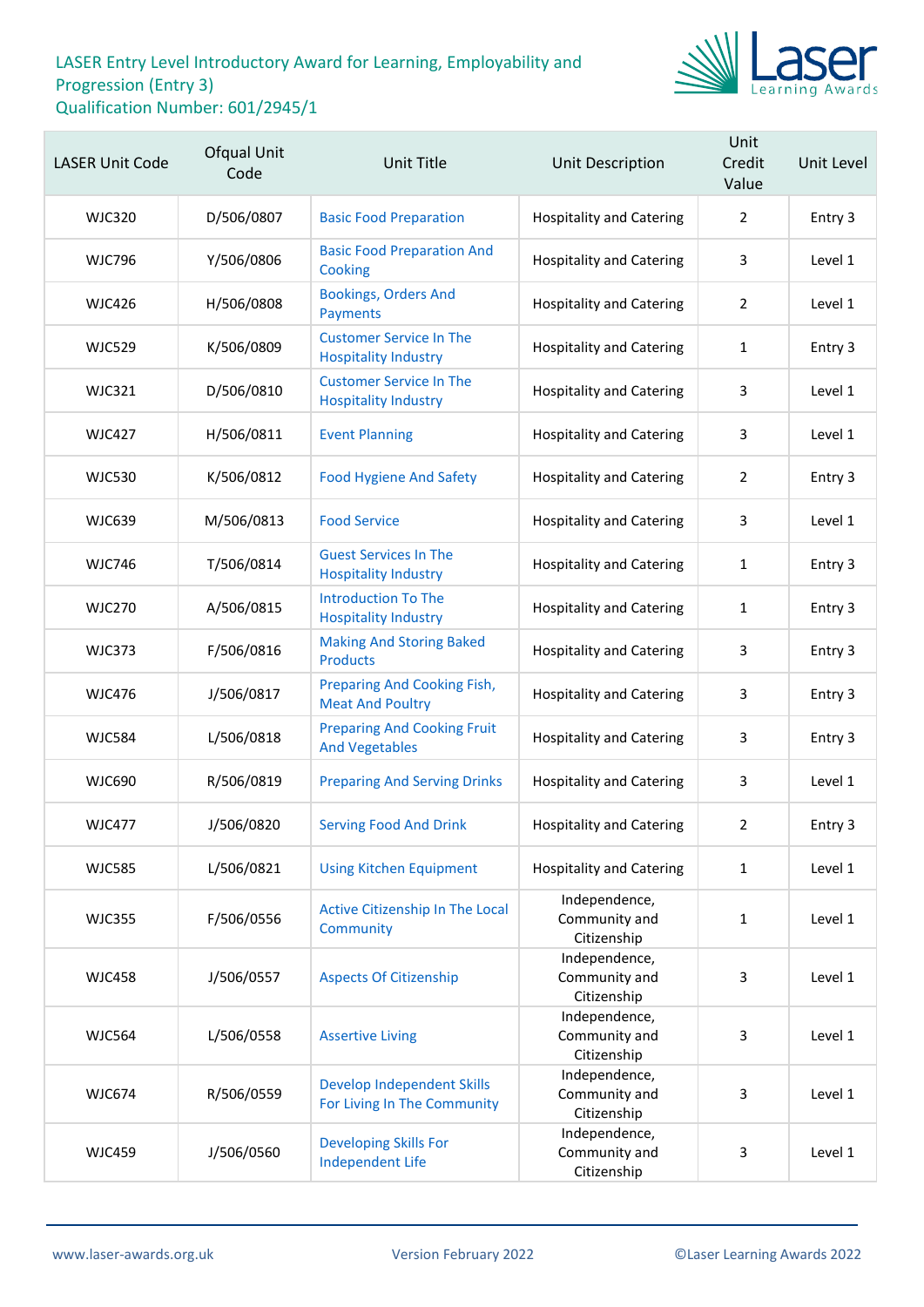

| <b>LASER Unit Code</b> | Ofqual Unit<br>Code | <b>Unit Title</b>                                                          | <b>Unit Description</b>                       | Unit<br>Credit<br>Value | Unit Level |
|------------------------|---------------------|----------------------------------------------------------------------------|-----------------------------------------------|-------------------------|------------|
| <b>WJC565</b>          | L/506/0561          | <b>General Skills For</b><br><b>Independent Living</b>                     | Independence,<br>Community and<br>Citizenship | $\overline{4}$          | Entry 3    |
| <b>WJC675</b>          | R/506/0562          | <b>Individual Rights And</b><br>Responsibilities                           | Independence,<br>Community and<br>Citizenship | $\mathbf{1}$            | Entry 3    |
| <b>WJC779</b>          | Y/506/0563          | <b>Living In The Community</b>                                             | Independence,<br>Community and<br>Citizenship | 3                       | Entry 3    |
| <b>WJC304</b>          | D/506/0564          | <b>Self Advocacy</b>                                                       | Independence,<br>Community and<br>Citizenship | 3                       | Entry 3    |
| <b>WJC409</b>          | H/506/0565          | The Local Community                                                        | Independence,<br>Community and<br>Citizenship | $\mathbf{1}$            | Entry 3    |
| <b>WJC515</b>          | K/506/0566          | The Rights And<br><b>Responsibilities Of Citizenship</b>                   | Independence,<br>Community and<br>Citizenship | 3                       | Entry 3    |
| <b>WJC621</b>          | M/506/0567          | <b>Understanding Rights And</b><br><b>Responsibilities Of Citizenship</b>  | Independence,<br>Community and<br>Citizenship | 3                       | Level 1    |
| <b>WJC727</b>          | T/506/0568          | <b>Understanding The Role Of</b><br>Young People As Peer<br><b>Mentors</b> | Independence,<br>Community and<br>Citizenship | 3                       | Level 1    |
| <b>WJC251</b>          | A/506/0569          | <b>Using Social And Leisure</b><br><b>Facilities</b>                       | Independence,<br>Community and<br>Citizenship | 3                       | Entry 3    |
| <b>WJC786</b>          | Y/506/0661          | <b>Developing Own</b><br><b>Interpersonal Skills</b>                       | Interpersonal Skills and<br>Teamwork          | 3                       | Level 1    |
| <b>WJC311</b>          | D/506/0662          | <b>Developing Own</b><br><b>Interpersonal Skills</b>                       | Interpersonal Skills and<br>Teamwork          | 3                       | Level 2    |
| <b>WJC418</b>          | H/506/0663          | <b>Group And Teamwork</b><br><b>Communication Skills</b>                   | Interpersonal Skills and<br>Teamwork          | 3                       | Entry 3    |
| <b>WJC519</b>          | K/506/0664          | <b>Group And Teamwork</b><br><b>Communication Skills</b>                   | Interpersonal Skills and<br>Teamwork          | 3                       | Level 1    |
| <b>WJC735</b>          | T/506/0666          | <b>Group And Teamwork</b><br><b>Communication Skills</b>                   | Interpersonal Skills and<br>Teamwork          | 3                       | Level 2    |
| <b>WJG568</b>          | M/617/3915          | <b>Lip Reading Skills</b>                                                  | Interpersonal Skills and<br>Teamwork          | 3                       | Entry 3    |
| <b>WJG567</b>          | A/617/3917          | <b>Lip Reading Skills</b>                                                  | Interpersonal Skills and<br>Teamwork          | 6                       | Level 1    |
| <b>WJC466</b>          | J/506/0669          | <b>Speaking And Listening Skills</b>                                       | Interpersonal Skills and<br>Teamwork          | 3                       | Level 1    |
| <b>WJC257</b>          | A/506/0670          | <b>Speaking And Listening Skills</b>                                       | Interpersonal Skills and<br>Teamwork          | 3                       | Level 2    |
| <b>WJC363</b>          | F/506/0671          | <b>Speaking To Communicate</b>                                             | Interpersonal Skills and<br>Teamwork          | $\mathbf{1}$            | Entry 3    |
| <b>WJC467</b>          | J/506/0672          | <b>Using Listening And</b><br><b>Responding Skills</b>                     | Interpersonal Skills and<br>Teamwork          | $\mathbf{1}$            | Entry 3    |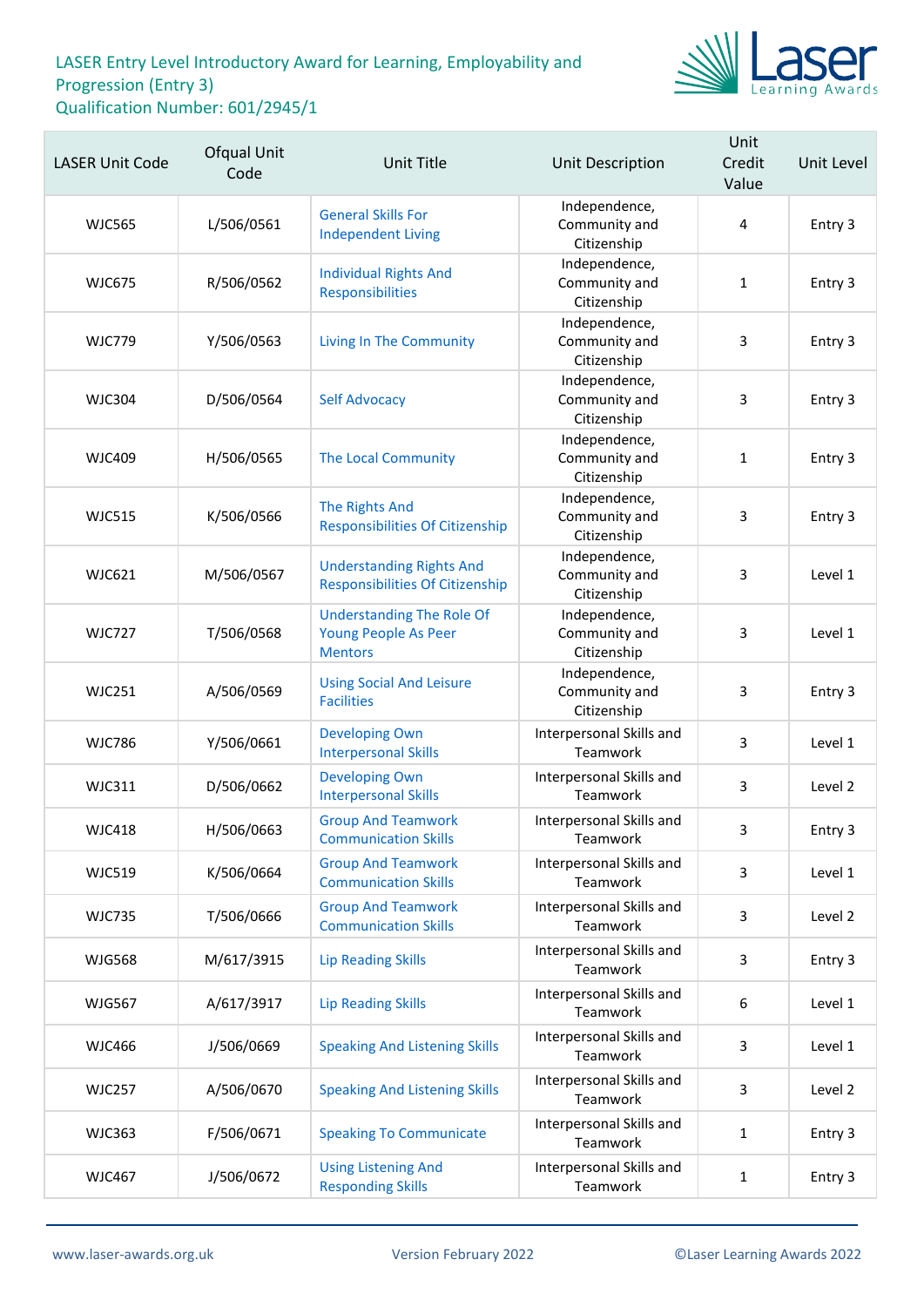

| <b>LASER Unit Code</b> | Ofqual Unit<br>Code | <b>Unit Title</b>                                          | Unit Description                     | Unit<br>Credit<br>Value | Unit Level |
|------------------------|---------------------|------------------------------------------------------------|--------------------------------------|-------------------------|------------|
| <b>WJC787</b>          | Y/506/0675          | <b>Using Teamwork Skills</b>                               | Interpersonal Skills and<br>Teamwork | 3                       | Entry 3    |
| <b>WJC312</b>          | D/506/0676          | <b>Using Teamwork Skills</b>                               | Interpersonal Skills and<br>Teamwork | 3                       | Level 1    |
| <b>WJC419</b>          | H/506/0677          | <b>Using Teamwork Skills</b>                               | Interpersonal Skills and<br>Teamwork | $\overline{3}$          | Level 2    |
| <b>WJG555</b>          | A/617/3903          | <b>Creating And Editing</b><br><b>Electronic Documents</b> | <b>IT for Users</b>                  | 3                       | Entry 3    |
| <b>WJG556</b>          | K/617/3797          | <b>Creating And Publishing Web</b><br><b>Pages</b>         | <b>IT for Users</b>                  | 3                       | Level 1    |
| <b>WJC292</b>          | D/506/0337          | <b>Cyber-Bullying Awareness</b>                            | <b>IT for Users</b>                  | $\overline{2}$          | Level 1    |
| <b>WJC395</b>          | H/506/0338          | Digital Audio, Video And<br>Photography                    | <b>IT for Users</b>                  | $\mathbf{1}$            | Entry 3    |
| <b>WJG558</b>          | M/617/3798          | <b>Digital Literacy</b>                                    | <b>IT for Users</b>                  | 3                       | Entry 3    |
| <b>WJG559</b>          | A/617/3965          | <b>Digital Music</b>                                       | <b>IT for Users</b>                  | $\overline{2}$          | Entry 3    |
| <b>WJG560</b>          | K/617/3802          | <b>Digital Photography</b>                                 | IT for Users                         | 3                       | Entry 3    |
| <b>WJG562</b>          | M/617/3820          | <b>Exploring Social Media</b>                              | <b>IT for Users</b>                  | $\overline{2}$          | Entry 3    |
| <b>WJG564</b>          | M/617/3803          | <b>IT Communication</b><br><b>Fundamentals</b>             | <b>IT for Users</b>                  | $\overline{2}$          | Level 1    |
| <b>WJG565</b>          | T/617/3821          | <b>IT Maintenance For Users</b>                            | <b>IT for Users</b>                  | $\overline{2}$          | Level 1    |
| <b>WJC238</b>          | A/506/0345          | <b>IT Security For Users</b>                               | <b>IT for Users</b>                  | $\mathbf{1}$            | Level 1    |
| <b>WJC343</b>          | F/506/0346          | <b>IT Software Fundamentals</b>                            | <b>IT for Users</b>                  | 3                       | Level 1    |
| <b>WJG566</b>          | A/617/3822          | <b>IT Troubleshooting For Users</b>                        | <b>IT for Users</b>                  | $\overline{2}$          | Level 1    |
| <b>WJC552</b>          | L/506/0348          | <b>IT User Fundamentals</b>                                | <b>IT for Users</b>                  | $\overline{2}$          | Entry 3    |
| <b>WJC662</b>          | R/506/0349          | <b>IT User Fundamentals</b>                                | <b>IT for Users</b>                  | 3                       | Level 1    |
| <b>WJG569</b>          | F/617/3823          | <b>Personal Digital Photograph</b><br>Processing           | <b>IT for Users</b>                  | $\mathbf{1}$            | Entry 3    |
| <b>WJC553</b>          | L/506/0351          | <b>Principles Of Internet Safety</b>                       | <b>IT for Users</b>                  | $\overline{2}$          | Level 1    |
| WJC663                 | R/506/0352          | <b>Producing Charts Using ICT</b>                          | IT for Users                         | 3                       | Entry 3    |
| <b>WJC768</b>          | Y/506/0353          | <b>Selecting Information Using</b><br>The Internet         | <b>IT for Users</b>                  | $\mathbf{1}$            | Entry 3    |
| <b>WJC294</b>          | D/506/0354          | <b>Social Networking</b>                                   | <b>IT for Users</b>                  | $\overline{2}$          | Level 1    |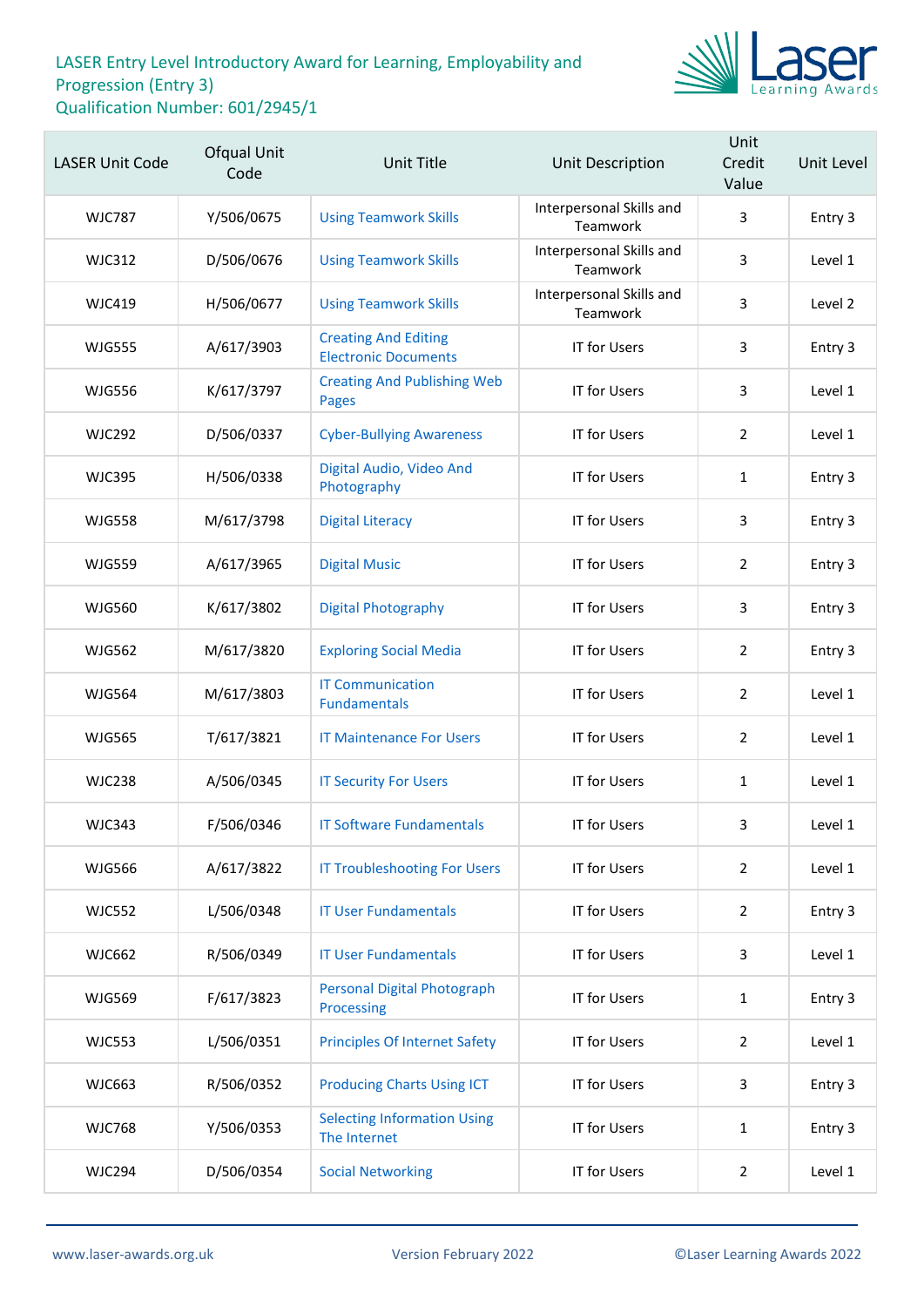

| <b>LASER Unit Code</b> | Ofqual Unit<br>Code | Unit Title                                                   | Unit Description    | Unit<br>Credit<br>Value | Unit Level |
|------------------------|---------------------|--------------------------------------------------------------|---------------------|-------------------------|------------|
| <b>WJC397</b>          | H/506/0355          | The Internet And World Wide<br>Web                           | <b>IT for Users</b> | $\mathbf{1}$            | Entry 3    |
| <b>WJC505</b>          | K/506/0356          | <b>Understanding Computer</b><br><b>Basics</b>               | <b>IT for Users</b> | $\mathbf{1}$            | Entry 3    |
| <b>WJC610</b>          | M/506/0357          | <b>Understanding Computer</b><br><b>Security And Privacy</b> | <b>IT for Users</b> | $\mathbf{1}$            | Entry 3    |
| <b>WJC716</b>          | T/506/0358          | <b>Understanding Digital</b><br><b>Technology</b>            | <b>IT for Users</b> | $\overline{2}$          | Entry 3    |
| <b>WJC239</b>          | A/506/0359          | <b>Using Audio And Video</b><br>Software                     | <b>IT for Users</b> | $\overline{2}$          | Entry 3    |
| WJC611                 | M/506/0360          | <b>Using Database Software</b>                               | IT for Users        | $\overline{2}$          | Entry 3    |
| <b>WJC717</b>          | T/506/0361          | <b>Using Design And Imaging</b><br>Software                  | <b>IT for Users</b> | $\overline{2}$          | Entry 3    |
| <b>WJC240</b>          | A/506/0362          | <b>Using Desktop Publishing</b><br>Software                  | <b>IT for Users</b> | $\overline{2}$          | Entry 3    |
| <b>WJC344</b>          | F/506/0363          | <b>Using Desktop Publishing</b><br>Software                  | IT for Users        | 3                       | Level 1    |
| <b>WJC449</b>          | J/506/0364          | <b>Using Digital Media</b>                                   | IT for Users        | $\overline{2}$          | Entry 3    |
| <b>WJC664</b>          | R/506/0366          | <b>Using Email</b>                                           | <b>IT for Users</b> | $\mathbf{1}$            | Entry 3    |
| <b>WJC769</b>          | Y/506/0367          | <b>Using Email</b>                                           | IT for Users        | $\overline{2}$          | Level 1    |
| <b>WJG575</b>          | M/617/3834          | <b>Using Email And Text</b><br><b>Messaging</b>              | <b>IT for Users</b> | $\mathbf{1}$            | Entry 3    |
| <b>WJC295</b>          | D/506/0368          | <b>Using Graphics Software</b>                               | <b>IT for Users</b> | 1                       | Entry 3    |
| <b>WJC398</b>          | H/506/0369          | Using ICT To Find Information                                | IT for Users        | 3                       | Entry 3    |
| <b>WJC770</b>          | Y/506/0370          | <b>Using Imaging Software</b>                                | IT for Users        | 3                       | Level 1    |
| <b>WJC296</b>          | D/506/0371          | <b>Using Mobile IT Devices</b>                               | IT for Users        | $\mathbf{1}$            | Entry 3    |
| <b>WJC399</b>          | H/506/0372          | <b>Using Mobile IT Devices</b>                               | IT for Users        | $\overline{2}$          | Level 1    |
| <b>WJC506</b>          | K/506/0373          | <b>Using Presentation Software</b>                           | <b>IT for Users</b> | $\overline{2}$          | Entry 3    |
| <b>WJC612</b>          | M/506/0374          | <b>Using Presentation Software</b>                           | IT for Users        | 3                       | Level 1    |
| <b>WJC718</b>          | T/506/0375          | <b>Using Project Management</b><br>Software                  | <b>IT for Users</b> | 3                       | Level 1    |
| <b>WJC241</b>          | A/506/0376          | <b>Using Specialist Or Bespoke</b><br>Software               | IT for Users        | $\overline{2}$          | Entry 3    |
| <b>WJC345</b>          | F/506/0377          | <b>Using Spreadsheet Software</b>                            | <b>IT for Users</b> | $\overline{2}$          | Entry 3    |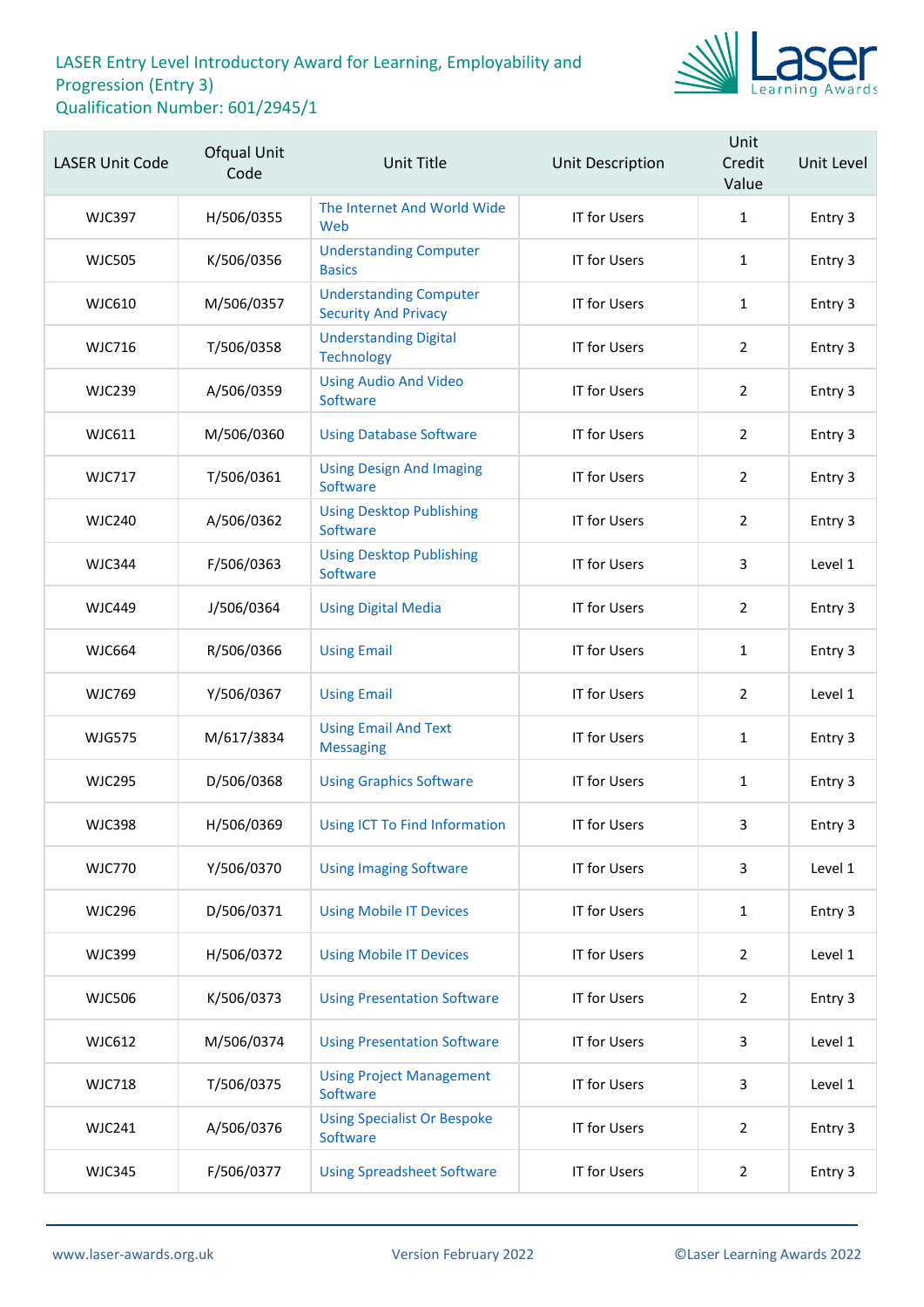

| <b>LASER Unit Code</b> | Ofqual Unit<br>Code | <b>Unit Title</b>                                                                        | Unit Description      | Unit<br>Credit<br>Value | Unit Level |
|------------------------|---------------------|------------------------------------------------------------------------------------------|-----------------------|-------------------------|------------|
| <b>WJC450</b>          | J/506/0378          | <b>Using Spreadsheet Software</b>                                                        | <b>IT for Users</b>   | 3                       | Level 1    |
| <b>WJC555</b>          | L/506/0379          | <b>Using The Internet</b>                                                                | <b>IT for Users</b>   | $\mathbf{1}$            | Entry 3    |
| <b>WJC346</b>          | F/506/0380          | <b>Using The Internet For</b><br>Shopping                                                | <b>IT for Users</b>   | $\mathbf{1}$            | Entry 3    |
| <b>WJC451</b>          | J/506/0381          | <b>Using Video Software</b>                                                              | <b>IT for Users</b>   | $\overline{2}$          | Entry 3    |
| <b>WJC556</b>          | L/506/0382          | <b>Using Word Processing</b><br>Software                                                 | <b>IT for Users</b>   | $\overline{2}$          | Entry 3    |
| <b>WJC665</b>          | R/506/0383          | <b>Using Word Processing</b><br>Software                                                 | <b>IT for Users</b>   | 3                       | Level 1    |
| <b>WJC613</b>          | M/506/0469          | <b>Web-Based Information</b><br><b>Technology</b>                                        | IT for Users          | 3                       | Entry 3    |
| <b>WJC811</b>          | Y/506/0997          | <b>Assisting With The</b><br><b>Maintenance Of Equipment</b>                             | Land-Based Industries | 3                       | Level 1    |
| <b>WJC335</b>          | D/506/0998          | <b>Fish And The Aquatic</b><br>Environment                                               | Land-Based Industries | 5                       | Level 1    |
| <b>WJC440</b>          | H/506/0999          | <b>Getting To Know Woodlands</b>                                                         | Land-Based Industries | 3                       | Entry 3    |
| <b>WJC600</b>          | L/506/1001          | <b>Grooming And Washing</b><br><b>Horses</b>                                             | Land-Based Industries | 3                       | Level 1    |
| <b>WJC494</b>          | J/506/1000          | <b>Planting And Staking A Tree</b>                                                       | Land-Based Industries | $\overline{2}$          | Level 1    |
| <b>WJC707</b>          | R/506/1002          | <b>Principles Of Basic</b><br><b>Preparation And Operation Of</b><br><b>A Tractor</b>    | Land-Based Industries | 3                       | Level 1    |
| <b>WJC812</b>          | Y/506/1003          | <b>Principles Of Caring For</b><br><b>Horses</b>                                         | Land-Based Industries | 4                       | Level 1    |
| <b>WJC336</b>          | D/506/1004          | <b>Principles Of Harvesting Crops</b>                                                    | Land-Based Industries | 3                       | Level 1    |
| WJC441                 | H/506/1005          | <b>Principles Of Maintaining</b><br><b>Grass Surfaces</b>                                | Land-Based Industries | $\overline{2}$          | Level 1    |
| <b>WJC545</b>          | K/506/1006          | <b>Principles Of Preparing And</b><br><b>Maintaining Livestock</b><br>Accommodation      | Land-Based Industries | 3                       | Level 1    |
| <b>WJC654</b>          | M/506/1007          | <b>Principles Of Preparing For</b><br><b>And Monitoring Livestock</b><br><b>Outdoors</b> | Land-Based Industries | 3                       | Level 1    |
| <b>WJC760</b>          | T/506/1008          | <b>Pruning Trees And Shrubs</b>                                                          | Land-Based Industries | 3                       | Level 1    |
| <b>WJC285</b>          | A/506/1009          | <b>Recognising Trees And Plants</b><br>And Their Importance To<br>Wildlife               | Land-Based Industries | $\overline{2}$          | Entry 3    |
| <b>WJC655</b>          | M/506/1010          | Sowing Grass Seed By Hand                                                                | Land-Based Industries | $\mathbf{1}$            | Level 1    |
| <b>WJC761</b>          | T/506/1011          | The Fish Farm                                                                            | Land-Based Industries | 3                       | Level 1    |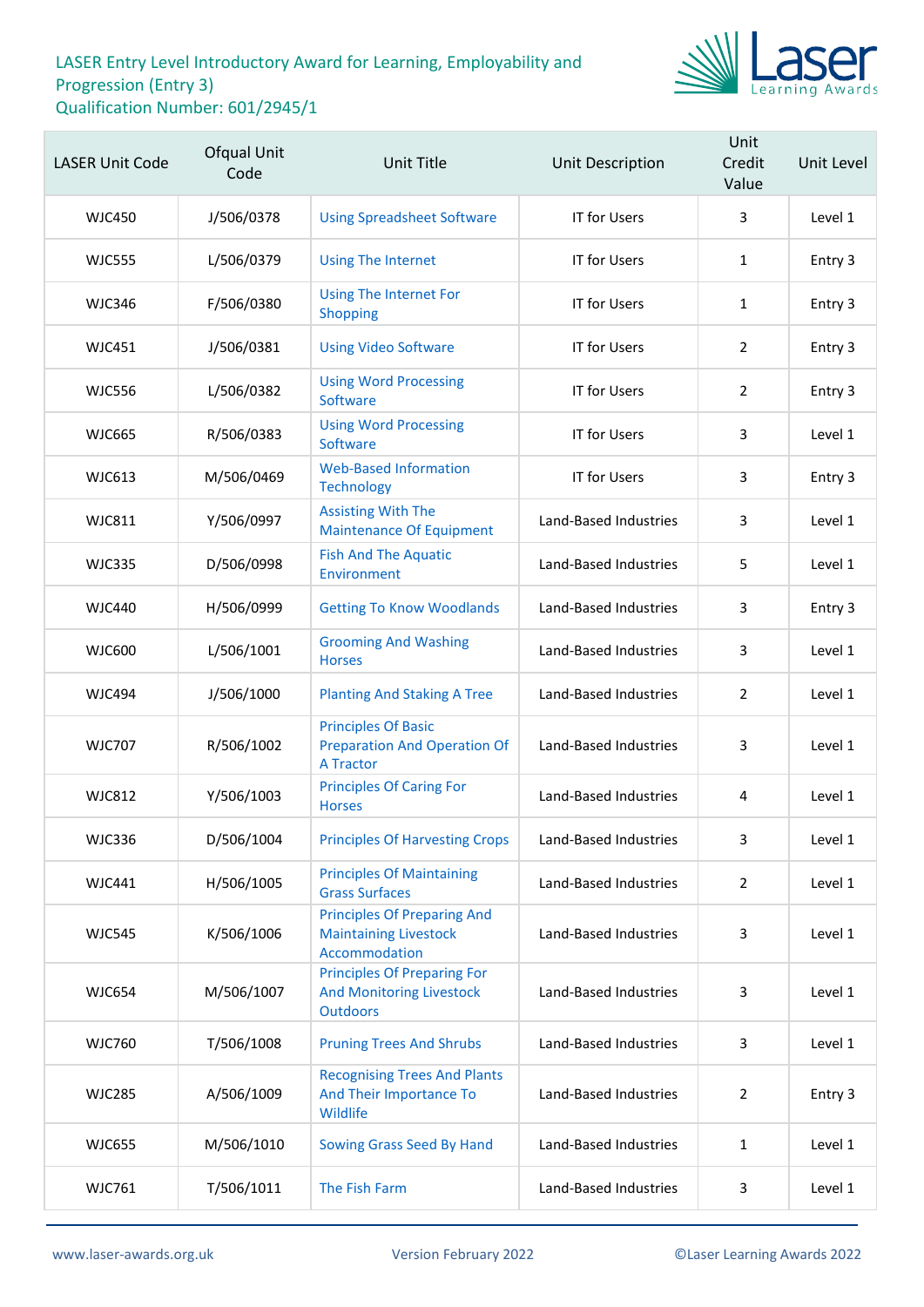

| <b>LASER Unit Code</b> | Ofqual Unit<br>Code | <b>Unit Title</b>                                                         | Unit Description      | Unit<br>Credit<br>Value | Unit Level |
|------------------------|---------------------|---------------------------------------------------------------------------|-----------------------|-------------------------|------------|
| <b>WJC286</b>          | A/506/1012          | <b>Understanding Ecology And</b><br>Conservation                          | Land-Based Industries | 3                       | Level 1    |
| <b>WJC387</b>          | F/506/1013          | <b>Understanding Soils And Crop</b><br><b>Plants</b>                      | Land-Based Industries | 3                       | Level 1    |
| <b>WJC313</b>          | D/506/0693          | Data Handling: Extracting And<br><b>Interpreting Data</b>                 | Learning Activities   | $\mathbf{1}$            | Entry 3    |
| <b>WJC420</b>          | H/506/0694          | Data Handling: Recording And<br><b>Representing Data</b>                  | Learning Activities   | $\mathbf{1}$            | Entry 3    |
| <b>WJC521</b>          | K/506/0695          | <b>Discover Local History</b>                                             | Learning Activities   | 3                       | Entry 3    |
| <b>WJC736</b>          | T/506/0697          | <b>Family Learning</b>                                                    | Learning Activities   | 3                       | Level 1    |
| <b>WJC258</b>          | A/506/0698          | <b>Making And Using Story Sacks</b><br><b>For Family Learning</b>         | Learning Activities   | $\overline{2}$          | Entry 3    |
| <b>WJC364</b>          | F/506/0699          | <b>Making And Using Story Sacks</b><br><b>For Family Learning</b>         | Learning Activities   | 3                       | Level 1    |
| <b>WJC522</b>          | K/506/0700          | <b>Oral Presentation Skills</b>                                           | Learning Activities   | 3                       | Level 1    |
| <b>WJC631</b>          | M/506/0701          | <b>Research Project</b>                                                   | Learning Activities   | 3                       | Level 1    |
| <b>WJC259</b>          | A/506/0703          | <b>Taking Part In An Activity</b>                                         | Learning Activities   | $\mathbf{1}$            | Entry 3    |
| <b>WJC365</b>          | F/506/0704          | <b>Taking Part In An Activity</b>                                         | Learning Activities   | $\mathbf{1}$            | Level 1    |
| <b>WJC468</b>          | J/506/0705          | <b>Taking Part In An Activity</b>                                         | Learning Activities   | 1                       | Level 2    |
| <b>WJC574</b>          | L/506/0706          | <b>Understanding Further</b><br><b>Education</b>                          | Learning Activities   | $\overline{2}$          | Level 1    |
| <b>WJC680</b>          | R/506/0707          | <b>Understanding Higher</b><br>Education                                  | Learning Activities   | 2                       | Level 1    |
| <b>WJC788</b>          | Y/506/0708          | Work, Review And Plan                                                     | Learning Activities   | 3                       | Level 1    |
| <b>WJC534</b>          | K/506/0888          | <b>Contribute To The Creation Of</b><br><b>A Group Drama Presentation</b> | Literacy              | 5                       | Entry 3    |
| <b>WJC644</b>          | M/506/0889          | <b>Developing Creative Writing</b><br><b>Skills</b>                       | Literacy              | 3                       | Level 1    |
| <b>WJC432</b>          | H/506/0890          | <b>Developing Reading Skills</b>                                          | Literacy              | $\overline{2}$          | Entry 3    |
| <b>WJG561</b>          | A/617/3819          | <b>Exploring Poetry</b>                                                   | Literacy              | $\overline{2}$          | Entry 3    |
| <b>WJC645</b>          | M/506/0892          | <b>Grammar And Punctuation</b><br><b>For Reading</b>                      | Literacy              | $\mathbf{1}$            | Entry 3    |
| <b>WJC752</b>          | T/506/0893          | <b>Grammar And Punctuation In</b><br><b>Practical Use</b>                 | Literacy              | $\mathbf{1}$            | Entry 3    |
| <b>WJC276</b>          | A/506/0894          | <b>Grammar Skills</b>                                                     | Literacy              | $\mathbf{1}$            | Entry 3    |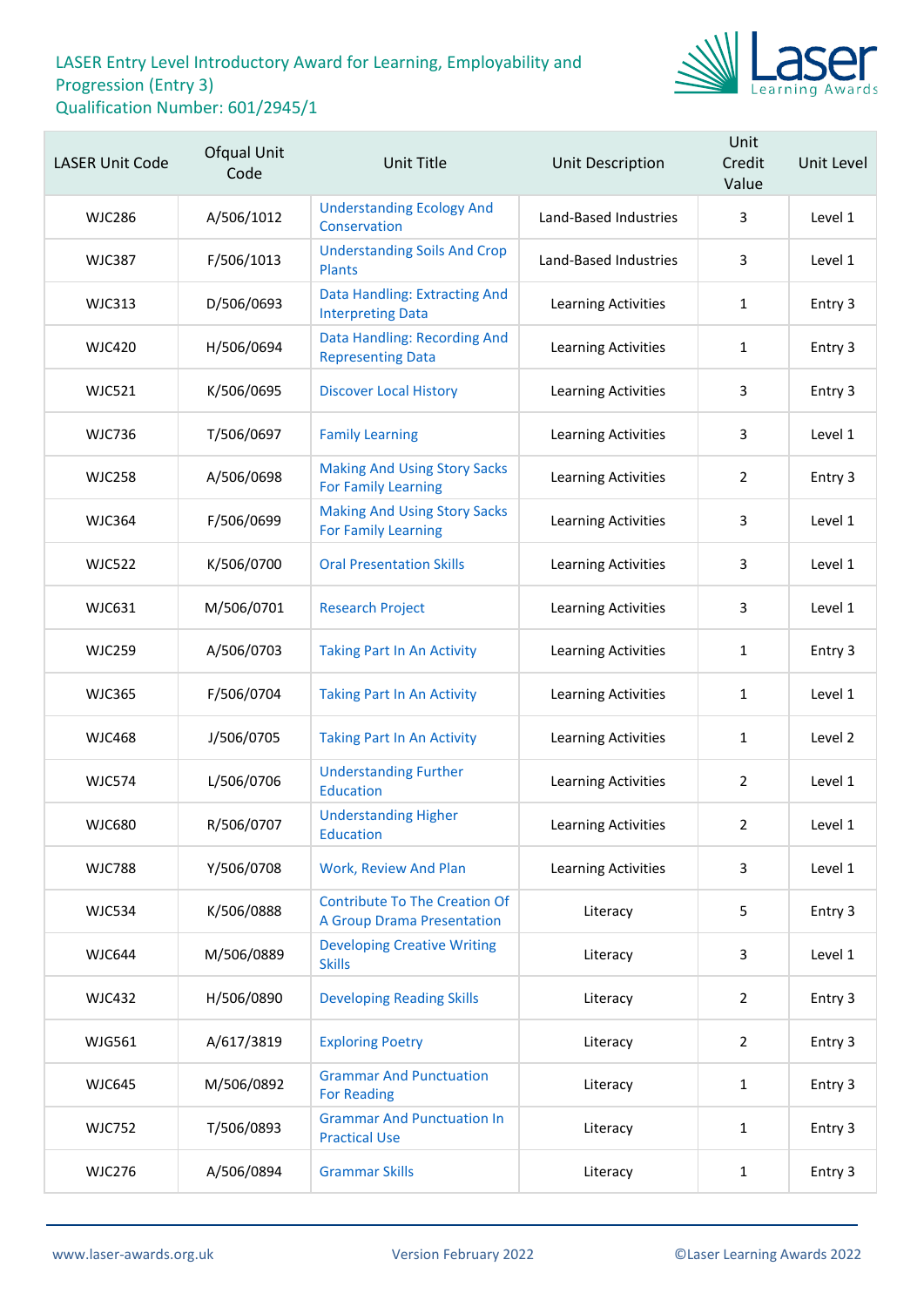

| <b>LASER Unit Code</b> | Ofqual Unit<br>Code | <b>Unit Title</b>                                                   | Unit Description               | Unit<br>Credit<br>Value | Unit Level |
|------------------------|---------------------|---------------------------------------------------------------------|--------------------------------|-------------------------|------------|
| <b>WJC379</b>          | F/506/0895          | <b>Improving Own Spelling</b>                                       | Literacy                       | $\mathbf{1}$            | Entry 3    |
| <b>WJC484</b>          | J/506/0896          | <b>Punctuation And Grammar</b><br><b>Skills</b>                     | Literacy                       | $\overline{2}$          | Level 1    |
| <b>WJC590</b>          | L/506/0897          | <b>Reading Comprehension</b>                                        | Literacy                       | $\mathbf{1}$            | Entry 3    |
| <b>WJC696</b>          | R/506/0898          | <b>Reading Fiction Texts</b>                                        | Literacy                       | $\mathbf{1}$            | Level 1    |
| <b>WJC802</b>          | Y/506/0899          | <b>Reading For Meaning</b>                                          | Literacy                       | 3                       | Level 1    |
| <b>WJC380</b>          | F/506/0900          | <b>Reading Grammar And</b><br>Punctuation                           | Literacy                       | $\mathbf{1}$            | Entry 3    |
| <b>WJC485</b>          | J/506/0901          | <b>Reading Key Personal Words</b>                                   | Literacy                       | 1                       | Entry 3    |
| <b>WJC591</b>          | L/506/0902          | <b>Reading Non-Fiction Texts</b>                                    | Literacy                       | $\overline{2}$          | Level 1    |
| <b>WJC697</b>          | R/506/0903          | <b>Spelling And Handwriting</b><br><b>Skills</b>                    | Literacy                       | $\mathbf{1}$            | Entry 3    |
| <b>WJC803</b>          | Y/506/0904          | <b>Spelling In Practice</b>                                         | Literacy                       | $\mathbf{1}$            | Entry 3    |
| <b>WJC328</b>          | D/506/0905          | <b>Spelling Rules And Strategies</b><br><b>In Practical Use</b>     | Literacy                       | 3                       | Level 1    |
| <b>WJC433</b>          | H/506/0906          | <b>Spelling Skills</b>                                              | Literacy                       | 3                       | Level 1    |
| <b>WJC536</b>          | K/506/0907          | <b>Using Grammar, Punctuation</b><br><b>And Spelling In Writing</b> | Literacy                       | $\overline{2}$          | Entry 3    |
| <b>WJC646</b>          | M/506/0908          | <b>Using Grammar, Punctuation</b><br><b>And Spelling In Writing</b> | Literacy                       | $\overline{2}$          | Level 1    |
| <b>WJC753</b>          | T/506/0909          | <b>Using Punctuation</b>                                            | Literacy                       | $\mathbf{1}$            | Entry 3    |
| <b>WJC537</b>          | K/506/0910          | <b>Writing Composition Skills</b>                                   | Literacy                       | $\mathbf{1}$            | Entry 3    |
| <b>WJC647</b>          | M/506/0911          | <b>Writing For Meaning Skills</b>                                   | Literacy                       | 3                       | Level 1    |
| <b>WJC754</b>          | T/506/0912          | <b>Writing To Communicate</b>                                       | Literacy                       | $\overline{2}$          | Entry 3    |
| <b>WJC816</b>          | Y/506/1048          | <b>Critical Thinking</b>                                            | Making Progress in<br>Learning | 3                       | Level 1    |
| <b>WJC340</b>          | D/506/1049          | <b>Engaging In Discussion</b>                                       | Making Progress in<br>Learning | $\mathbf{1}$            | Entry 3    |
| <b>WJC711</b>          | R/506/1050          | <b>Handling Data</b>                                                | Making Progress in<br>Learning | $\overline{2}$          | Level 1    |
| <b>WJC817</b>          | Y/506/1051          | <b>Improving Own Learning And</b><br>Performance                    | Making Progress in<br>Learning | 3                       | Level 1    |
| <b>WJC341</b>          | D/506/1052          | <b>Improving Own Learning And</b><br>Performance                    | Making Progress in<br>Learning | 3                       | Level 2    |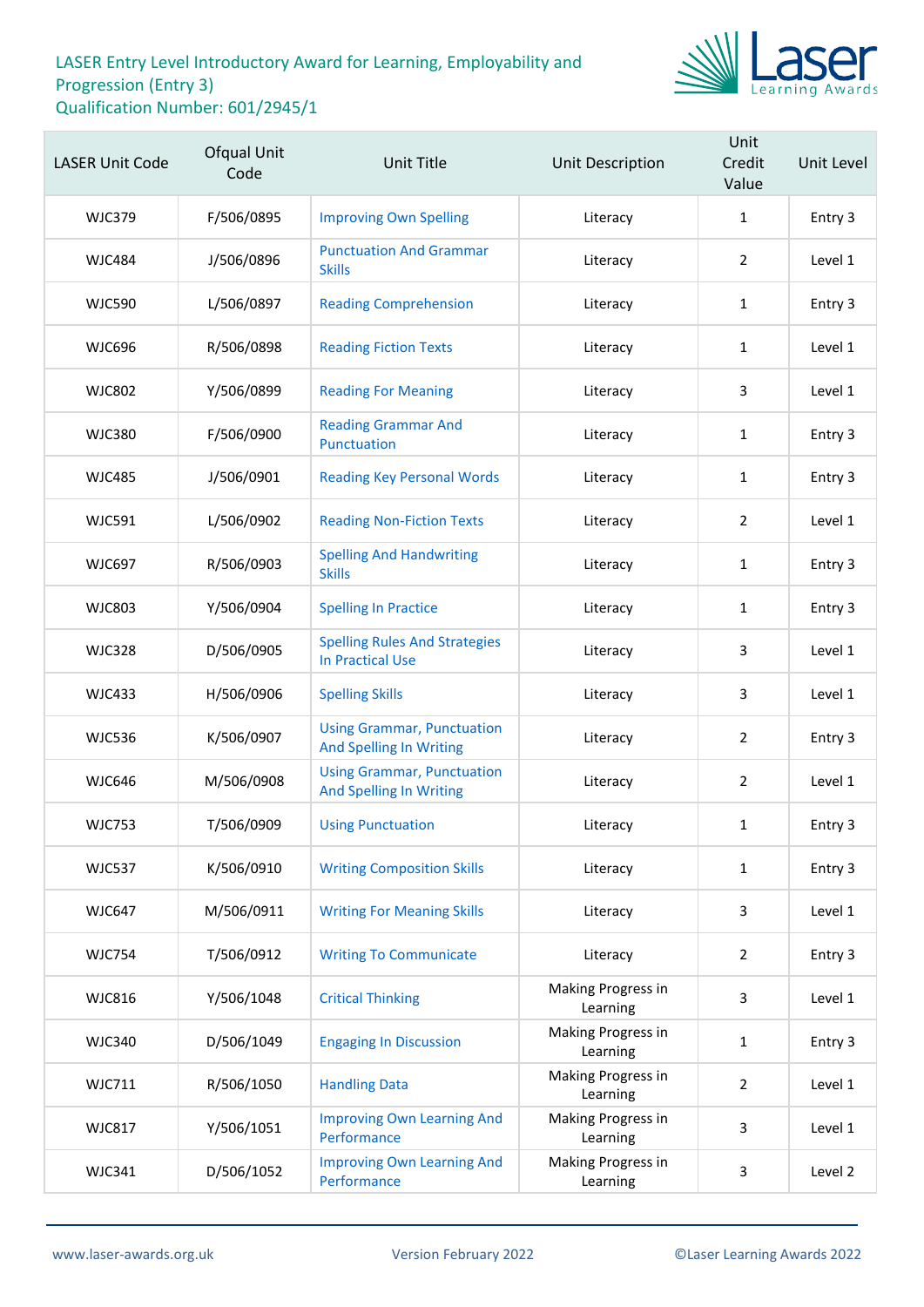

| <b>LASER Unit Code</b> | Ofqual Unit<br>Code | <b>Unit Title</b>                                             | <b>Unit Description</b>                         | Unit<br>Credit<br>Value | Unit Level |
|------------------------|---------------------|---------------------------------------------------------------|-------------------------------------------------|-------------------------|------------|
| <b>WJC445</b>          | H/506/1053          | <b>Managing Study</b>                                         | Making Progress in<br>Learning                  | 3                       | Entry 3    |
| <b>WJC549</b>          | K/506/1054          | <b>Managing Your Own Learning</b>                             | Making Progress in<br>Learning                  | 3                       | Level 1    |
| <b>WJC659</b>          | M/506/1055          | <b>Planning And Carrying Out</b><br>Research                  | Making Progress in<br>Learning                  | 2                       | Level 1    |
| <b>WJC765</b>          | T/506/1056          | <b>Planning For Progress In</b><br><b>English Skills</b>      | Making Progress in<br>Learning                  | 1                       | Entry 3    |
| <b>WJC289</b>          | A/506/1057          | <b>Presentation Skills</b>                                    | Making Progress in<br>Learning                  | 3                       | Entry 3    |
| <b>WJC391</b>          | F/506/1058          | <b>Problem-Solving Skills</b>                                 | Making Progress in<br>Learning                  | $\mathbf{1}$            | Level 1    |
| <b>WJC499</b>          | J/506/1059          | <b>Reflectiveness In Learning</b>                             | Making Progress in<br>Learning                  | $\boldsymbol{6}$        | Level 1    |
| <b>WJC290</b>          | A/506/1060          | <b>Study Skills</b>                                           | Making Progress in<br>Learning                  | 3                       | Entry 3    |
| <b>WJC392</b>          | F/506/1061          | <b>Study Skills</b>                                           | Making Progress in<br>Learning                  | 3                       | Level 1    |
| <b>WJC318</b>          | D/506/0774          | <b>Banking And Other Financial</b><br>Organisations           | Managing Money and<br><b>Managing Mealtimes</b> | 1                       | Level 1    |
| <b>WJC425</b>          | H/506/0775          | <b>Budgeting</b>                                              | Managing Money and<br><b>Managing Mealtimes</b> | $\mathbf{1}$            | Entry 3    |
| <b>WJC636</b>          | M/506/0777          | <b>Dealing With Debt</b>                                      | Managing Money and<br><b>Managing Mealtimes</b> | 3                       | Entry 3    |
| <b>WJC742</b>          | T/506/0778          | <b>Dealing With Debt</b>                                      | Managing Money and<br><b>Managing Mealtimes</b> | 3                       | Level 1    |
| <b>WJC266</b>          | A/506/0779          | <b>Developing Skills For Table</b><br>Setting In Your Home    | Managing Money and<br><b>Managing Mealtimes</b> | $\mathbf{1}$            | Entry 3    |
| <b>WJC637</b>          | M/506/0780          | <b>Financial Literacy: Saving And</b><br><b>Borrowing</b>     | Managing Money and<br><b>Managing Mealtimes</b> | 1                       | Level 1    |
| <b>WJC743</b>          | T/506/0781          | <b>Food, Drink And Cooking</b>                                | Managing Money and<br><b>Managing Mealtimes</b> | 3                       | Entry 3    |
| <b>WJC267</b>          | A/506/0782          | <b>Getting The Best From Banks</b><br><b>And Credit Cards</b> | Managing Money and<br><b>Managing Mealtimes</b> | $\overline{2}$          | Entry 3    |
| <b>WJC473</b>          | J/506/0784          | <b>Managing Personal Finances</b>                             | Managing Money and<br><b>Managing Mealtimes</b> | 3                       | Level 1    |
| <b>WJC581</b>          | L/506/0785          | <b>Managing Your Money</b>                                    | Managing Money and<br><b>Managing Mealtimes</b> | 3                       | Entry 3    |
| <b>WJC688</b>          | R/506/0786          | <b>Personal Budgeting And</b><br><b>Managing Money</b>        | Managing Money and<br><b>Managing Mealtimes</b> | 3                       | Entry 3    |
| <b>WJC794</b>          | Y/506/0787          | <b>Personal Budgeting And</b><br><b>Managing Money</b>        | Managing Money and<br><b>Managing Mealtimes</b> | 3                       | Level 1    |
| <b>WJC319</b>          | D/506/0788          | <b>Skills For Shopping</b>                                    | Managing Money and<br><b>Managing Mealtimes</b> | 3                       | Entry 3    |
| <b>WJC795</b>          | Y/506/0790          | <b>Using Cooking Skills In The</b><br><b>Domestic Kitchen</b> | Managing Money and<br><b>Managing Mealtimes</b> | 3                       | Level 1    |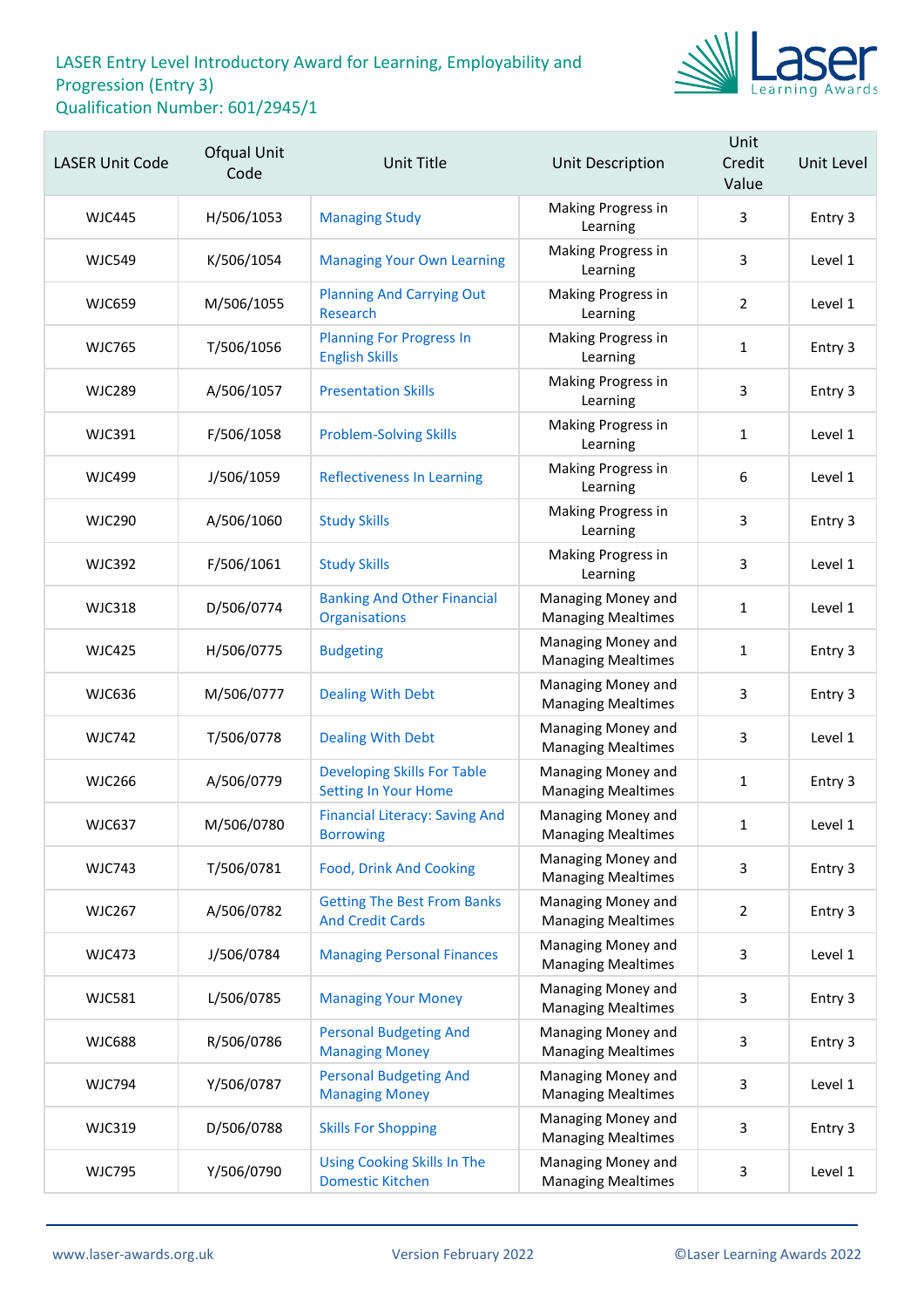

| <b>LASER Unit Code</b> | Ofqual Unit<br>Code | <b>Unit Title</b>                                                                              | <b>Unit Description</b>           | Unit<br>Credit<br>Value | Unit Level |
|------------------------|---------------------|------------------------------------------------------------------------------------------------|-----------------------------------|-------------------------|------------|
| <b>WJC492</b>          | J/506/0980          | Developing Skills In<br><b>Assembling Mechanical</b><br><b>Components</b>                      | Motor Vehicles and<br>Engineering | 3                       | Level 1    |
| <b>WJC598</b>          | L/506/0981          | Developing Skills In Electronic<br>Assembly                                                    | Motor Vehicles and<br>Engineering | 3                       | Level 1    |
| <b>WJC705</b>          | R/506/0982          | Developing Skills In Joining<br><b>Materials Using Welding</b>                                 | Motor Vehicles and<br>Engineering | 3                       | Level 1    |
| <b>WJC810</b>          | Y/506/0983          | <b>Developing Skills In Making</b><br><b>Engineering Components</b><br><b>Using Hand Tools</b> | Motor Vehicles and<br>Engineering | 4                       | Level 1    |
| <b>WJC334</b>          | D/506/0984          | <b>Developing Skills In Planning</b><br><b>And Making A Machined</b><br>Product                | Motor Vehicles and<br>Engineering | 6                       | Level 1    |
| <b>WJC439</b>          | H/506/0985          | Developing Skills In Using A<br><b>Bench/Pedestal Drilling</b><br><b>Machine</b>               | Motor Vehicles and<br>Engineering | 4                       | Level 1    |
| <b>WJC544</b>          | K/506/0986          | <b>Developing Skills In Wiring</b><br><b>Electrical Circuits And</b><br>Components             | Motor Vehicles and<br>Engineering | 3                       | Level 1    |
| <b>WJC652</b>          | M/506/0987          | <b>Identification Of Basic</b><br><b>External And Internal Car</b><br>Parts                    | Motor Vehicles and<br>Engineering | $\mathbf{1}$            | Entry 3    |
| <b>WJC758</b>          | T/506/0988          | <b>Identification Of Basic</b><br><b>External And Internal Car</b><br>Parts                    | Motor Vehicles and<br>Engineering | 3                       | Level 1    |
| <b>WJC283</b>          | A/506/0989          | <b>Motor Vehicle Workshop</b><br><b>Tools And Equipment</b>                                    | Motor Vehicles and<br>Engineering | $\overline{2}$          | Entry 3    |
| <b>WJC653</b>          | M/506/0990          | <b>Tools, Equipment And</b><br><b>Materials For Vehicle</b><br>Maintenance                     | Motor Vehicles and<br>Engineering | 4                       | Level 1    |
| <b>WJC759</b>          | T/506/0991          | <b>Vehicle Braking Systems</b>                                                                 | Motor Vehicles and<br>Engineering | 6                       | Level 1    |
| <b>WJC284</b>          | A/506/0992          | <b>Vehicle Engine Operating</b><br><b>Principles</b>                                           | Motor Vehicles and<br>Engineering | 4                       | Entry 3    |
| <b>WJC386</b>          | F/506/0993          | <b>Vehicle Fuel And Exhaust</b><br><b>Systems</b>                                              | Motor Vehicles and<br>Engineering | 5                       | Entry 3    |
| <b>WJC493</b>          | J/506/0994          | <b>Vehicle Panel Preparation</b><br><b>Techniques</b>                                          | Motor Vehicles and<br>Engineering | 3                       | Entry 3    |
| <b>WJC599</b>          | L/506/0995          | <b>Vehicle Steering And</b><br><b>Suspension Systems</b>                                       | Motor Vehicles and<br>Engineering | 5                       | Entry 3    |
| <b>WJC706</b>          | R/506/0996          | <b>Vehicle Wheels And Tyre</b><br><b>Systems</b>                                               | Motor Vehicles and<br>Engineering | 4                       | Entry 3    |
| <b>WJC277</b>          | A/506/0913          | <b>Average And Range</b>                                                                       | Numeracy                          | 1                       | Level 1    |
| <b>WJC381</b>          | F/506/0914          | <b>Developing And Applying</b><br><b>Addition And Subtraction</b><br><b>Skills</b>             | Numeracy                          | $\mathbf{1}$            | Entry 3    |
| <b>WJC486</b>          | J/506/0915          | <b>Developing And Applying</b><br><b>Fraction Skills</b>                                       | Numeracy                          | $\mathbf{1}$            | Entry 3    |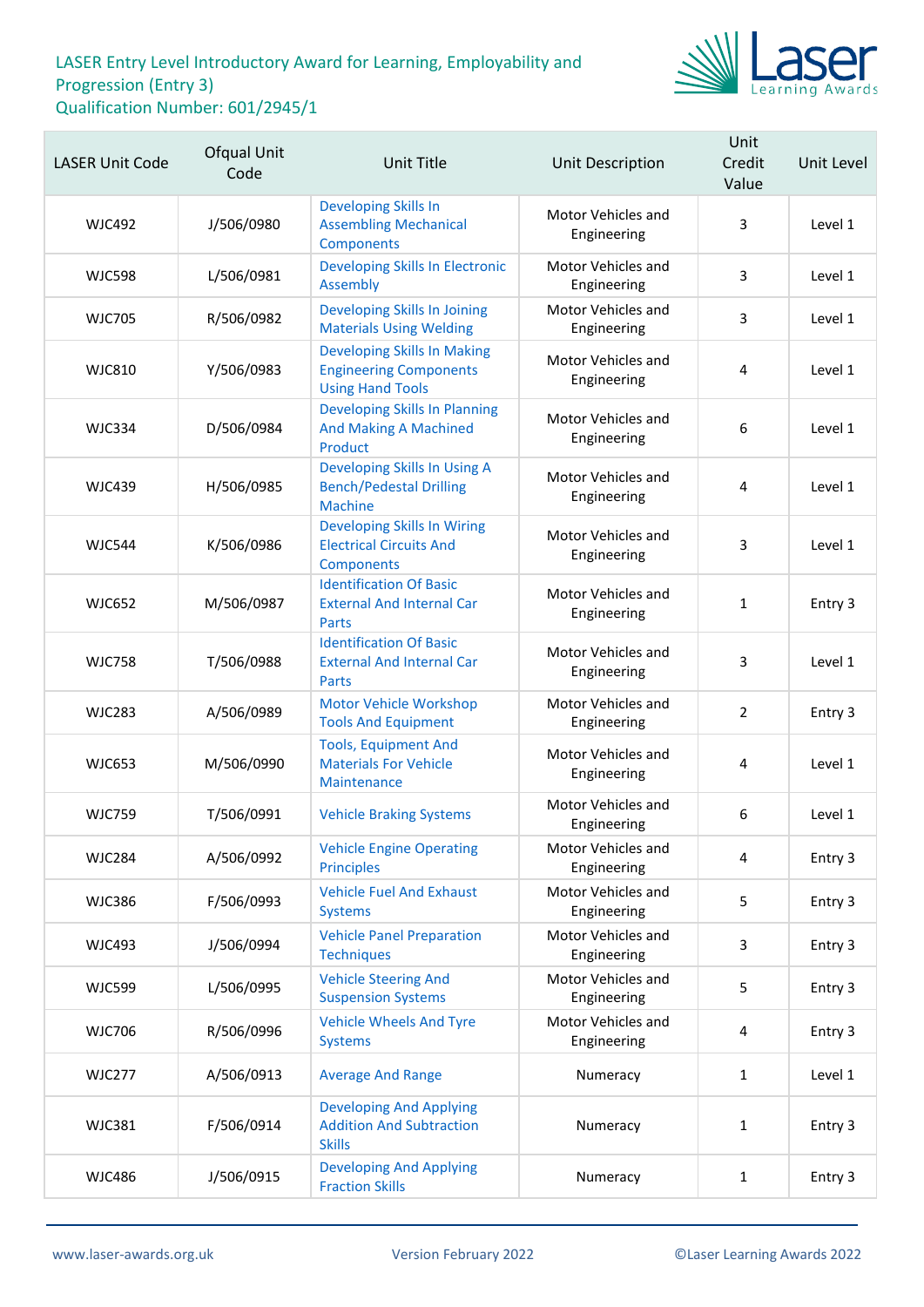

| <b>LASER Unit Code</b> | Ofqual Unit<br>Code | <b>Unit Title</b>                                                                           | Unit Description | Unit<br>Credit<br>Value | Unit Level |
|------------------------|---------------------|---------------------------------------------------------------------------------------------|------------------|-------------------------|------------|
| <b>WJC592</b>          | L/506/0916          | <b>Developing And Applying</b><br><b>Shape And Space Skills</b>                             | Numeracy         | $\mathbf{1}$            | Entry 3    |
| <b>WJC698</b>          | R/506/0917          | <b>Dividing Whole Numbers</b>                                                               | Numeracy         | $\mathbf{1}$            | Entry 3    |
| <b>WJC804</b>          | Y/506/0918          | <b>Measure: Capacity And</b><br>Temperature                                                 | Numeracy         | $\mathbf{1}$            | Entry 3    |
| <b>WJC329</b>          | D/506/0919          | <b>Measure: Distance And</b><br>Length                                                      | Numeracy         | $\mathbf{1}$            | Entry 3    |
| <b>WJC699</b>          | R/506/0920          | <b>Measure: Time And</b><br>Temperature                                                     | Numeracy         | $\overline{2}$          | Level 1    |
| <b>WJC805</b>          | Y/506/0921          | <b>Measure: Weight</b>                                                                      | Numeracy         | $\mathbf{1}$            | Entry 3    |
| <b>WJC330</b>          | D/506/0922          | Money: Adding And<br>Subtracting                                                            | Numeracy         | 1                       | Entry 3    |
| <b>WJC434</b>          | H/506/0923          | <b>Multiplying Whole Numbers</b>                                                            | Numeracy         | $\mathbf{1}$            | Entry 3    |
| <b>WJC538</b>          | K/506/0924          | Probability                                                                                 | Numeracy         | $\mathbf{1}$            | Level 1    |
| <b>WJC648</b>          | M/506/0925          | <b>Tackling Number Problems</b>                                                             | Numeracy         | 1                       | Level 1    |
| <b>WJC755</b>          | T/506/0926          | <b>Time</b>                                                                                 | Numeracy         | $\mathbf{1}$            | Entry 3    |
| <b>WJC278</b>          | A/506/0927          | <b>Understanding And Using 2D</b><br><b>Shapes</b>                                          | Numeracy         | $\mathbf{1}$            | Level 1    |
| <b>WJC382</b>          | F/506/0928          | <b>Understanding And Using</b><br><b>Decimals</b>                                           | Numeracy         | $\overline{2}$          | Level 1    |
| <b>WJC487</b>          | J/506/0929          | <b>Understanding And Using</b><br><b>Fractions</b>                                          | Numeracy         | $\overline{2}$          | Level 1    |
| <b>WJC279</b>          | A/506/0930          | <b>Understanding And Using</b><br>Percentages                                               | Numeracy         | $\overline{2}$          | Level 1    |
| <b>WJC383</b>          | F/506/0931          | Understanding Length,<br><b>Weight And Capacity</b>                                         | Numeracy         | $\mathbf{1}$            | Level 1    |
| <b>WJC488</b>          | J/506/0932          | <b>Understanding Numbers</b>                                                                | Numeracy         | $\overline{2}$          | Level 1    |
| <b>WJC593</b>          | L/506/0933          | <b>Understanding Perimeter And</b><br>Area                                                  | Numeracy         | $\mathbf{1}$            | Level 1    |
| <b>WJC700</b>          | R/506/0934          | <b>Understanding Volume</b>                                                                 | Numeracy         | $\mathbf{1}$            | Level 1    |
| <b>WJC806</b>          | Y/506/0935          | <b>Using Addition And</b><br>Subtraction                                                    | Numeracy         | $\mathbf{1}$            | Entry 3    |
| <b>WJC331</b>          | D/506/0936          | <b>Using Calculations: Addition</b><br><b>And Subtraction Of Whole</b><br><b>Numbers</b>    | Numeracy         | 1                       | Level 1    |
| <b>WJC435</b>          | H/506/0937          | <b>Using Calculations:</b><br><b>Multiplication And Division Of</b><br><b>Whole Numbers</b> | Numeracy         | $\overline{2}$          | Level 1    |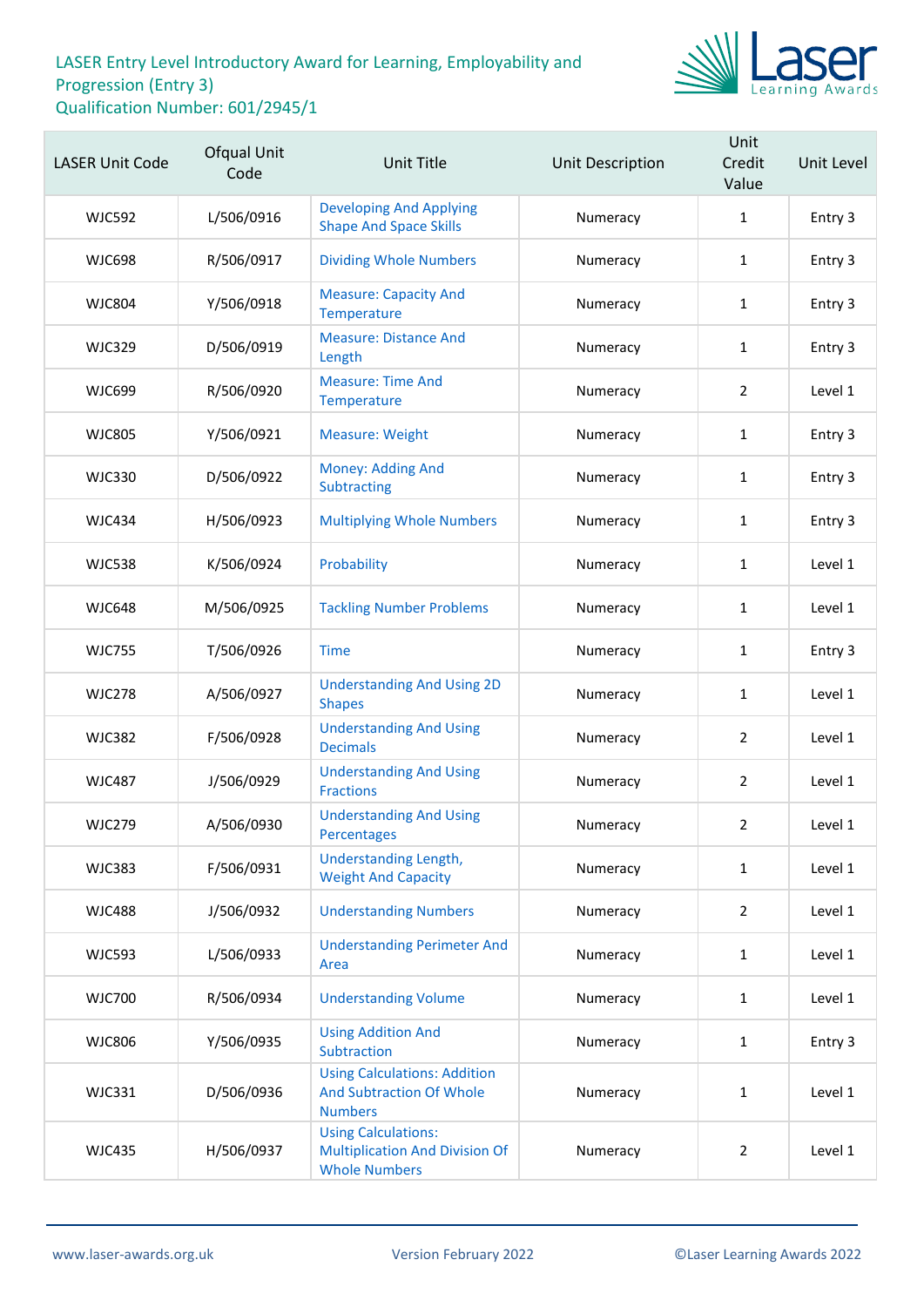

| <b>LASER Unit Code</b> | Ofqual Unit<br>Code | <b>Unit Title</b>                                                                           | <b>Unit Description</b> | Unit<br>Credit<br>Value | Unit Level |
|------------------------|---------------------|---------------------------------------------------------------------------------------------|-------------------------|-------------------------|------------|
| <b>WJC500</b>          | J/506/1062          | <b>Accounting In A Professional</b><br>Environment                                          | Other                   | 3                       | Level 1    |
| <b>WJC605</b>          | L/506/1063          | <b>Book-Keeping</b>                                                                         | Other                   | 3                       | Level 1    |
| <b>WJC712</b>          | R/506/1064          | <b>Creative Media Production</b><br><b>Skills</b>                                           | Other                   | 4                       | Level 1    |
| <b>WJC818</b>          | Y/506/1065          | <b>Fundraising</b>                                                                          | Other                   | 3                       | Level 1    |
| <b>WJC342</b>          | D/506/1066          | <b>ICT System Operation</b>                                                                 | Other                   | 6                       | Level 1    |
| <b>WJC446</b>          | H/506/1067          | <b>Investigating Employment</b><br><b>Opportunities In The</b><br><b>Uniformed Services</b> | Other                   | 3                       | Level 1    |
| <b>WJC550</b>          | K/506/1071          | <b>Job Opportunities In Creative</b><br><b>Media</b>                                        | Other                   | 3                       | Level 1    |
| <b>WJC660</b>          | M/506/1072          | <b>Marketing</b>                                                                            | Other                   | 3                       | Level 1    |
| <b>WJC766</b>          | T/506/1073          | <b>Principles Of Cleaning Work</b>                                                          | Other                   | 3                       | Level 1    |
| <b>WJC291</b>          | A/506/1074          | <b>Public Service Careers</b>                                                               | Other                   | 3                       | Level 1    |
| <b>WJC393</b>          | F/506/1075          | <b>Social Media</b>                                                                         | Other                   | 3                       | Level 1    |
| <b>WJC714</b>          | R/506/1081          | <b>Supported Employment</b>                                                                 | Other                   | $\boldsymbol{6}$        | Entry 2    |
| <b>WJC819</b>          | Y/506/1082          | <b>Supported Employment</b>                                                                 | Other                   | $\boldsymbol{6}$        | Entry 3    |
| <b>WJC501</b>          | J/506/1076          | The UK Tourism Industry                                                                     | Other                   | $\overline{2}$          | Level 1    |
| <b>WJC606</b>          | L/506/1077          | <b>Working In The Cleaning</b><br>Industry                                                  | Other                   | $\mathbf{1}$            | Level 1    |
| <b>WJC713</b>          | R/506/1078          | <b>Working In Travel And</b><br><b>Tourism</b>                                              | Other                   | 3                       | Level 1    |
| <b>WJC607</b>          | L/506/1080          | <b>Working With ICT Hardware</b><br><b>And Equipment</b>                                    | Other                   | $\boldsymbol{6}$        | Level 1    |
| WJC691                 | R/506/0822          | <b>Acoustic Recording</b><br><b>Techniques</b>                                              | Performing Arts         | 6                       | Level 1    |
| <b>WJG554</b>          | T/617/3897          | <b>Composing Music</b>                                                                      | Performing Arts         | 6                       | Level 1    |
| <b>WJC428</b>          | H/506/0825          | <b>Developing DJing Skills</b>                                                              | Performing Arts         | 3                       | Level 1    |
| <b>WJG557</b>          | T/617/3902          | <b>Developing Music Skills For</b><br><b>Solo Performance</b>                               | Performing Arts         | 6                       | Level 1    |
| <b>WJC640</b>          | M/506/0827          | <b>Developing Musical Ensemble</b><br><b>Skills</b>                                         | Performing Arts         | 6                       | Level 1    |
| <b>WJC747</b>          | T/506/0828          | <b>Developing Oral Storytelling</b><br><b>Skills For Performance</b>                        | Performing Arts         | 3                       | Level 1    |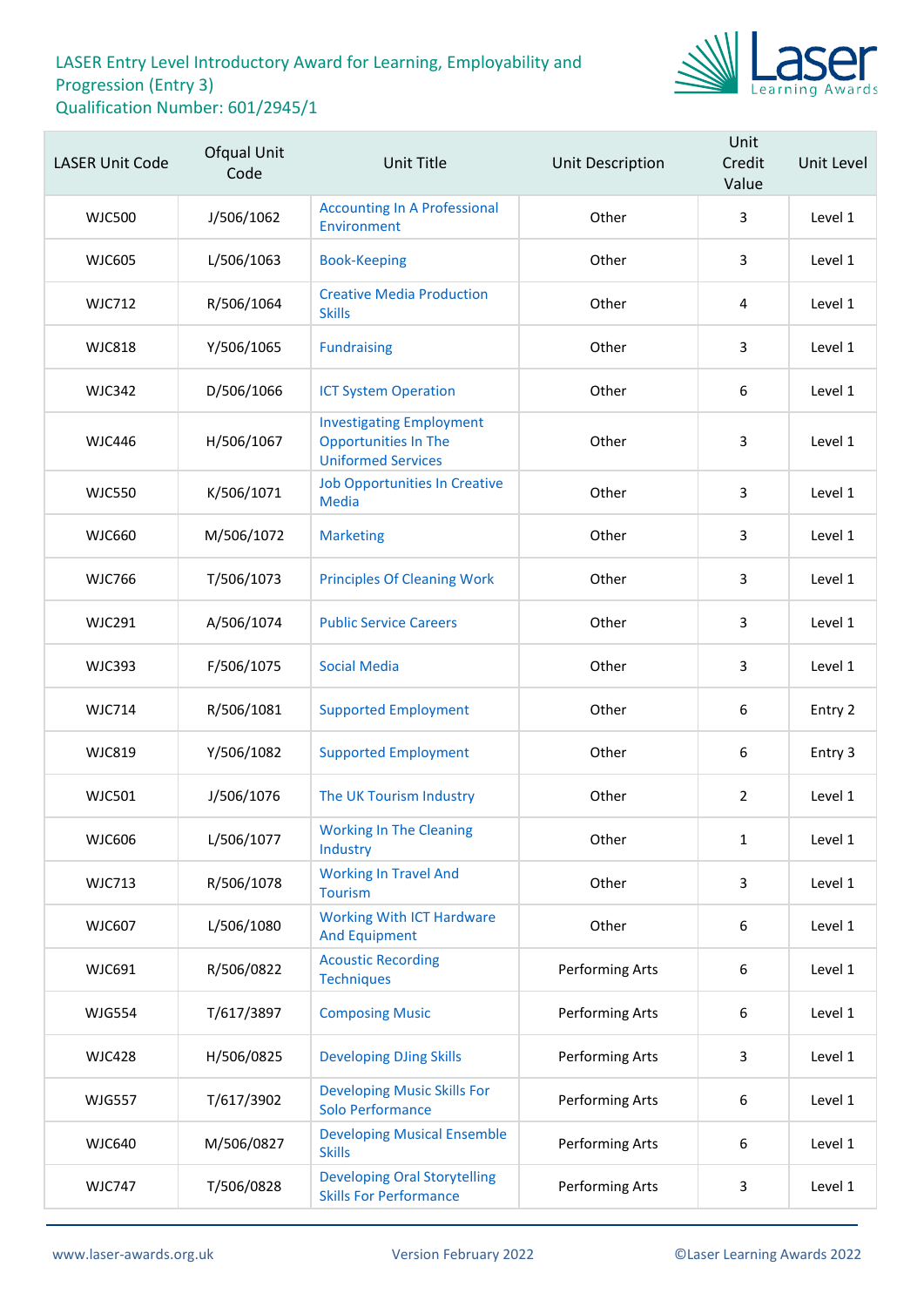

| <b>LASER Unit Code</b> | Ofqual Unit<br>Code | <b>Unit Title</b>                                                                                                    | <b>Unit Description</b>        | Unit<br>Credit<br>Value | Unit Level |
|------------------------|---------------------|----------------------------------------------------------------------------------------------------------------------|--------------------------------|-------------------------|------------|
| <b>WJC641</b>          | M/506/0830          | <b>Developing Performance</b><br><b>Improvisation Techniques</b>                                                     | Performing Arts                | 3                       | Level 1    |
| <b>WJC692</b>          | R/506/0836          | <b>Developing Technical Skills</b><br>For Performance In The Arts                                                    | Performing Arts                | 3                       | Level 1    |
| <b>WJC323</b>          | D/506/0838          | <b>Musical Theatre</b>                                                                                               | Performing Arts                | 3                       | Level 1    |
| <b>WJC429</b>          | H/506/0839          | <b>Performance Skills</b>                                                                                            | Performing Arts                | 3                       | Entry 3    |
| <b>WJC324</b>          | D/506/0841          | <b>Performing Physical Theatre</b>                                                                                   | Performing Arts                | 3                       | Level 1    |
| <b>WJC642</b>          | M/506/0844          | <b>Physical Performance Skills</b>                                                                                   | Performing Arts                | 3                       | Entry 3    |
| <b>WJC749</b>          | T/506/0845          | <b>Rehearsing For A Production</b>                                                                                   | Performing Arts                | 3                       | Level 1    |
| <b>WJC375</b>          | F/506/0847          | Song Writing Skills In Popular<br><b>Music</b>                                                                       | Performing Arts                | 6                       | Level 1    |
| <b>WJG573</b>          | M/617/3901          | <b>Sound And Audio Production</b><br><b>Skills</b>                                                                   | Performing Arts                | 3                       | Level 1    |
| <b>WJC588</b>          | L/506/0852          | <b>Understanding The Use Of</b><br><b>Digital Sampling Techniques</b><br>For Composing And Producing<br><b>Music</b> | Performing Arts                | 3                       | Level 1    |
| <b>WJC693</b>          | R/506/0853          | Using The Internet As A<br><b>Medium For Music</b>                                                                   | Performing Arts                | 3                       | Level 1    |
| <b>WJC625</b>          | M/506/0617          | <b>Accessing Public Transport</b>                                                                                    | Personal Safety and<br>Hygiene | 3                       | Entry 3    |
| <b>WJC731</b>          | T/506/0618          | <b>Care Of A Wheeled Vehicle</b><br>For The Purposes Of Safety                                                       | Personal Safety and<br>Hygiene | $\overline{2}$          | Level 1    |
| <b>WJC626</b>          | M/506/0620          | <b>Developing Personal Hygiene</b><br><b>Skills For Hands And Feet</b>                                               | Personal Safety and<br>Hygiene | $\mathbf{1}$            | Entry 3    |
| <b>WJC732</b>          | T/506/0621          | <b>Developing Personal Hygiene</b><br><b>Skills For Oral Health</b>                                                  | Personal Safety and<br>Hygiene | $\mathbf{1}$            | Entry 3    |
| <b>WJC462</b>          | J/506/0624          | Developing Skills For Hygiene<br><b>And Health</b>                                                                   | Personal Safety and<br>Hygiene | 3                       | Entry 3    |
| <b>WJC415</b>          | H/506/0629          | <b>Emergency And Basic Fire</b><br><b>Awareness</b>                                                                  | Personal Safety and<br>Hygiene | $\overline{2}$          | Level 1    |
| <b>WJC254</b>          | A/506/0636          | <b>Food Hygiene</b>                                                                                                  | Personal Safety and<br>Hygiene | $\overline{2}$          | Level 1    |
| <b>WJC570</b>          | L/506/0639          | Food Hygiene, Safety And<br><b>Storage</b>                                                                           | Personal Safety and<br>Hygiene | 3                       | Entry 3    |
| <b>WJC464</b>          | J/506/0641          | <b>Health And Safety Awareness</b>                                                                                   | Personal Safety and<br>Hygiene | $\mathbf{1}$            | Entry 3    |
| <b>WJC608</b>          | M/506/0083          | <b>Health And Safety In A</b><br><b>Practical Environment</b>                                                        | Personal Safety and<br>Hygiene | 1                       | Level 1    |
| <b>WJC571</b>          | L/506/0642          | <b>Mobility And Orientation For</b><br><b>Learners With Additional</b><br><b>Needs</b>                               | Personal Safety and<br>Hygiene | 3                       | Level 1    |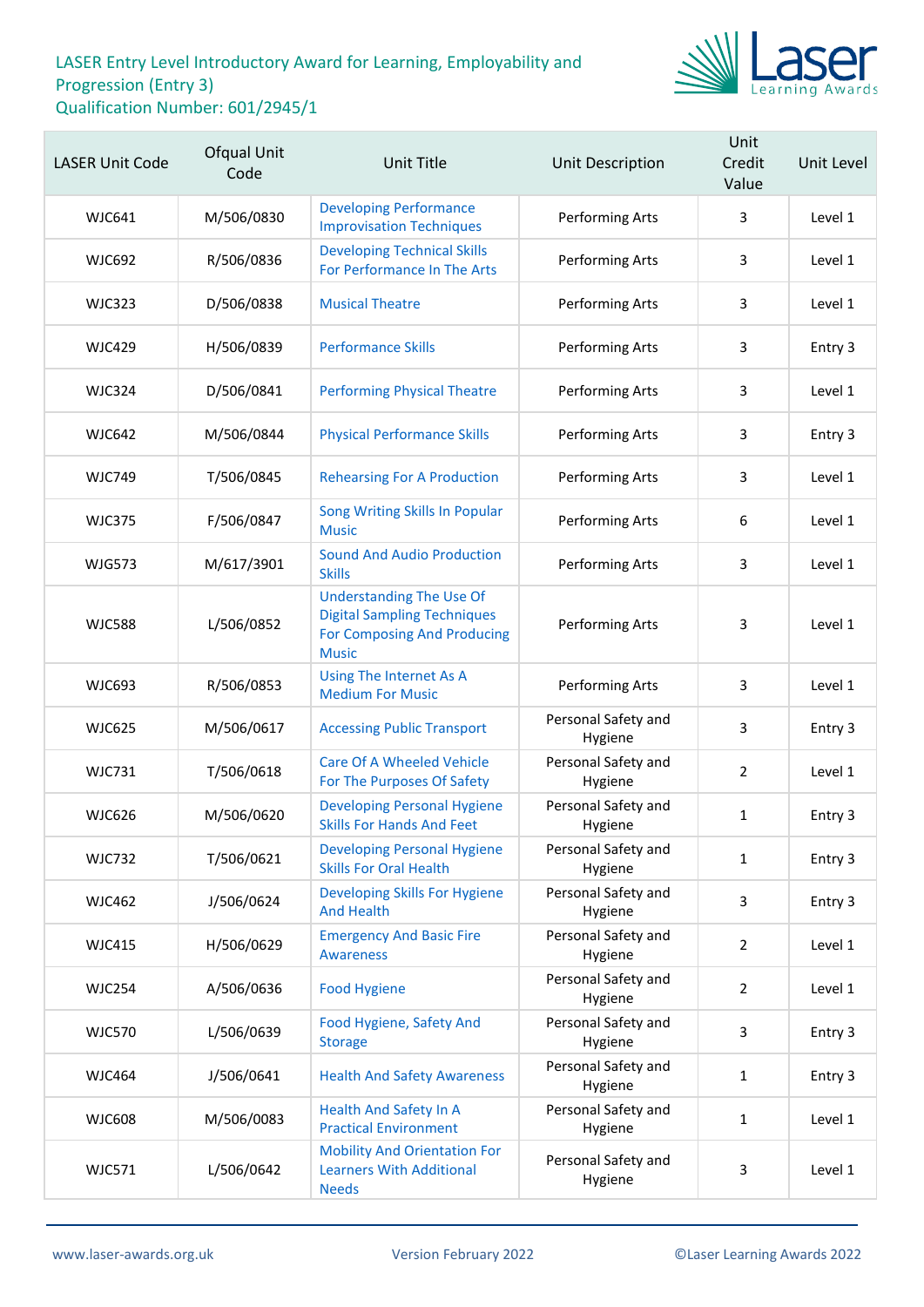

| <b>LASER Unit Code</b> | Ofqual Unit<br>Code | <b>Unit Title</b>                                                    | Unit Description               | Unit<br>Credit<br>Value | Unit Level |
|------------------------|---------------------|----------------------------------------------------------------------|--------------------------------|-------------------------|------------|
| WJC784                 | Y/506/0644          | <b>Personal Body Hygiene</b><br><b>Awareness</b>                     | Personal Safety and<br>Hygiene | $\mathbf{1}$            | Entry 3    |
| <b>WJC417</b>          | H/506/0646          | <b>Road Safety For Pedestrians</b>                                   | Personal Safety and<br>Hygiene | 3                       | Entry 3    |
| <b>WJC628</b>          | M/506/0648          | <b>Using An Ordnance Survey</b><br>Map                               | Personal Safety and<br>Hygiene | $\overline{2}$          | Level 1    |
| <b>WJC368</b>          | F/506/0749          | <b>College Induction</b>                                             | Preparing to Learn             | 3                       | Entry 2    |
| <b>WJC740</b>          | T/506/0750          | <b>College Induction</b>                                             | Preparing to Learn             | 3                       | Entry 3    |
| <b>WJC264</b>          | A/506/0751          | <b>College Induction</b>                                             | Preparing to Learn             | 3                       | Level 1    |
| <b>WJC578</b>          | L/506/0754          | <b>Developing A Personal</b><br><b>Learning Programme</b>            | Preparing to Learn             | 3                       | Entry 3    |
| <b>WJC792</b>          | Y/506/0756          | <b>Developing A Personal</b><br><b>Learning Programme</b>            | Preparing to Learn             | 3                       | Level 1    |
| <b>WJC527</b>          | K/506/0759          | <b>Developing Personal Learning</b><br><b>Skills</b>                 | Preparing to Learn             | 6                       | Level 1    |
| <b>WJC635</b>          | M/506/0763          | <b>Developing Personal Study</b><br><b>Skills</b>                    | Preparing to Learn             | 3                       | Entry 3    |
| <b>WJC370</b>          | F/506/0766          | <b>Induction To Study</b>                                            | Preparing to Learn             | 3                       | Level 1    |
| <b>WJC472</b>          | J/506/0767          | <b>Introduction To A Training</b><br>Course                          | Preparing to Learn             | 3                       | Entry 3    |
| <b>WJC579</b>          | L/506/0768          | <b>Introduction To A Training</b><br>Course                          | Preparing to Learn             | 3                       | Level 1    |
| <b>WJC686</b>          | R/506/0769          | <b>Making Choices About</b><br>Learning                              | Preparing to Learn             | 3                       | Level 1    |
| <b>WJC580</b>          | L/506/0771          | <b>Return To Learning</b>                                            | Preparing to Learn             | 3                       | Level 1    |
| <b>WJC687</b>          | R/506/0772          | <b>Setting Learning Goals</b>                                        | Preparing to Learn             | 3                       | Level 1    |
| <b>WJC793</b>          | Y/506/0773          | <b>Understanding And Achieving</b><br><b>Personal Learning Goals</b> | Preparing to Learn             | 3                       | Entry 3    |
| <b>WJC681</b>          | R/506/0710          | <b>Developing Parenting Skills</b>                                   | Relationships and<br>Parenting | 3                       | Entry 3    |
| <b>WJC314</b>          | D/506/0712          | <b>Managing Own Personal</b><br><b>Relationships With Others</b>     | Relationships and<br>Parenting | 3                       | Level 1    |
| <b>WJC523</b>          | K/506/0714          | <b>Managing Social Relationships</b>                                 | Relationships and<br>Parenting | $\overline{2}$          | Entry 3    |
| <b>WJC632</b>          | M/506/0715          | <b>Parenting Skills</b>                                              | Relationships and<br>Parenting | 3                       | Level 1    |
| <b>WJC737</b>          | T/506/0716          | <b>Positive Parenting Skills</b>                                     | Relationships and<br>Parenting | 3                       | Level 1    |
| <b>WJC260</b>          | A/506/0717          | <b>Sex And Relationship</b><br><b>Education</b>                      | Relationships and<br>Parenting | 3                       | Level 1    |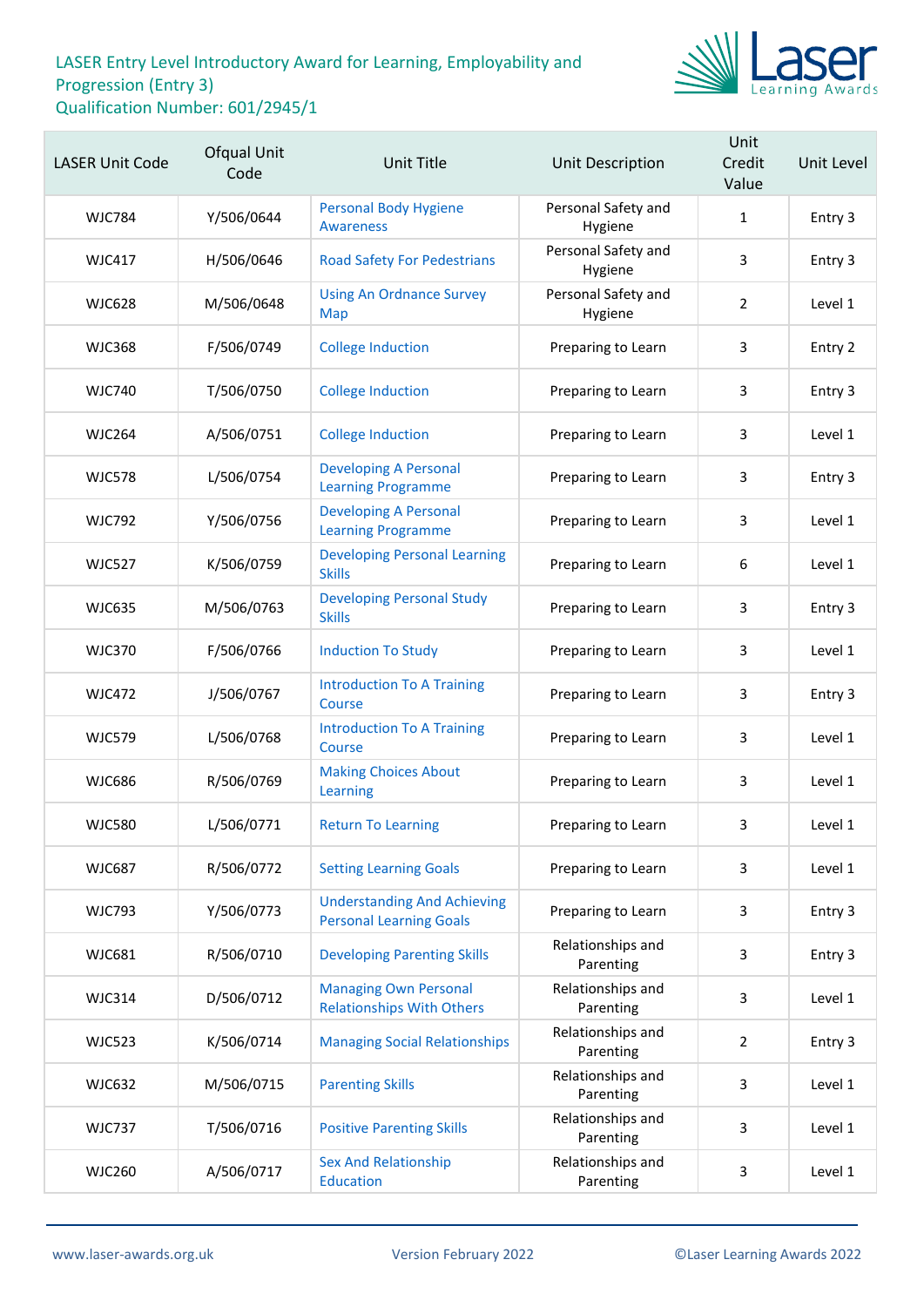

| <b>LASER Unit Code</b> | Ofqual Unit<br>Code | <b>Unit Title</b>                                                                     | Unit Description                         | Unit<br>Credit<br>Value | Unit Level |
|------------------------|---------------------|---------------------------------------------------------------------------------------|------------------------------------------|-------------------------|------------|
| <b>WJC366</b>          | F/506/0718          | <b>The Rights And</b><br><b>Responsibilities Of Parenting</b>                         | Relationships and<br>Parenting           | 3                       | Level 1    |
| <b>WJC469</b>          | J/506/0719          | <b>Understanding Family</b><br>Relationships                                          | Relationships and<br>Parenting           | 3                       | Entry 3    |
| <b>WJC261</b>          | A/506/0720          | <b>Understanding Family</b><br>Relationships                                          | Relationships and<br>Parenting           | 3                       | Level 1    |
| <b>WJG574</b>          | K/617/3833          | <b>Understanding Family</b><br>Relationships                                          | Relationships and<br>Parenting           | 3                       | Level 2    |
| <b>WJC575</b>          | L/506/0723          | <b>Understanding Relationships</b>                                                    | Relationships and<br>Parenting           | 3                       | Entry 3    |
| <b>WJC682</b>          | R/506/0724          | <b>Understanding Your</b><br><b>Pregnancy And Preparation</b><br><b>For Your Baby</b> | Relationships and<br>Parenting           | 3                       | Level 1    |
| <b>WJC789</b>          | Y/506/0725          | <b>Young Parenthood</b>                                                               | Relationships and<br>Parenting           | $\overline{2}$          | Entry 3    |
| <b>WJC524</b>          | K/506/0728          | <b>Young Parenthood</b>                                                               | Relationships and<br>Parenting           | $\overline{2}$          | Level 1    |
| <b>WJC762</b>          | T/506/1025          | <b>Assembling Orders For</b><br><b>Dispatch In A Logistics</b><br>Environment         | Retail, Warehousing and<br>Manufacturing | 3                       | Level 1    |
| <b>WJC287</b>          | A/506/1026          | <b>Displaying Merchandise</b>                                                         | Retail, Warehousing and<br>Manufacturing | 3                       | Entry 3    |
| <b>WJC496</b>          | J/506/1028          | <b>Handling Money In A Sales</b><br><b>Situation</b>                                  | Retail, Warehousing and<br>Manufacturing | 3                       | Entry 3    |
| WJC602                 | L/506/1029          | <b>Handling Stock In A Retail</b><br>Environment                                      | Retail, Warehousing and<br>Manufacturing | $\overline{3}$          | Entry 3    |
| <b>WJC497</b>          | J/506/1031          | Keeping The Work Area Clean,<br>Tidy And Safe In A Retail<br>Environment              | Retail, Warehousing and<br>Manufacturing | 3                       | Entry 3    |
| <b>WJC709</b>          | R/506/1033          | Looking After Customers In A<br><b>Retail Environment</b>                             | Retail, Warehousing and<br>Manufacturing | 3                       | Entry 3    |
| <b>WJC339</b>          | D/506/1035          | <b>Moving Or Handling Goods</b><br><b>Manually</b>                                    | Retail, Warehousing and<br>Manufacturing | $\overline{2}$          | Level 1    |
| <b>WJC444</b>          | H/506/1036          | <b>Picking Goods</b>                                                                  | Retail, Warehousing and<br>Manufacturing | $\overline{2}$          | Level 1    |
| <b>WJG570</b>          | J/617/3824          | <b>Production Skills In</b><br>Manufacturing                                          | Retail, Warehousing and<br>Manufacturing | 3                       | Entry 3    |
| <b>WJG571</b>          | D/617/3828          | <b>Receiving Goods</b>                                                                | Retail, Warehousing and<br>Manufacturing | 3                       | Level 1    |
| <b>WJC658</b>          | M/506/1041          | <b>Sorting Goods And Materials</b><br>For Recycling Or Disposal                       | Retail, Warehousing and<br>Manufacturing | 3                       | Level 1    |
| <b>WJC288</b>          | A/506/1043          | <b>Understanding Customer</b><br><b>Service</b>                                       | Retail, Warehousing and<br>Manufacturing | 3                       | Level 1    |
| <b>WJC764</b>          | T/506/1042          | <b>Understanding Customer</b><br><b>Service In The Retail Sector</b>                  | Retail, Warehousing and<br>Manufacturing | 3                       | Level 1    |
| <b>WJC390</b>          | F/506/1044          | <b>Understanding Manufacturing</b>                                                    | Retail, Warehousing and<br>Manufacturing | 3                       | Level 1    |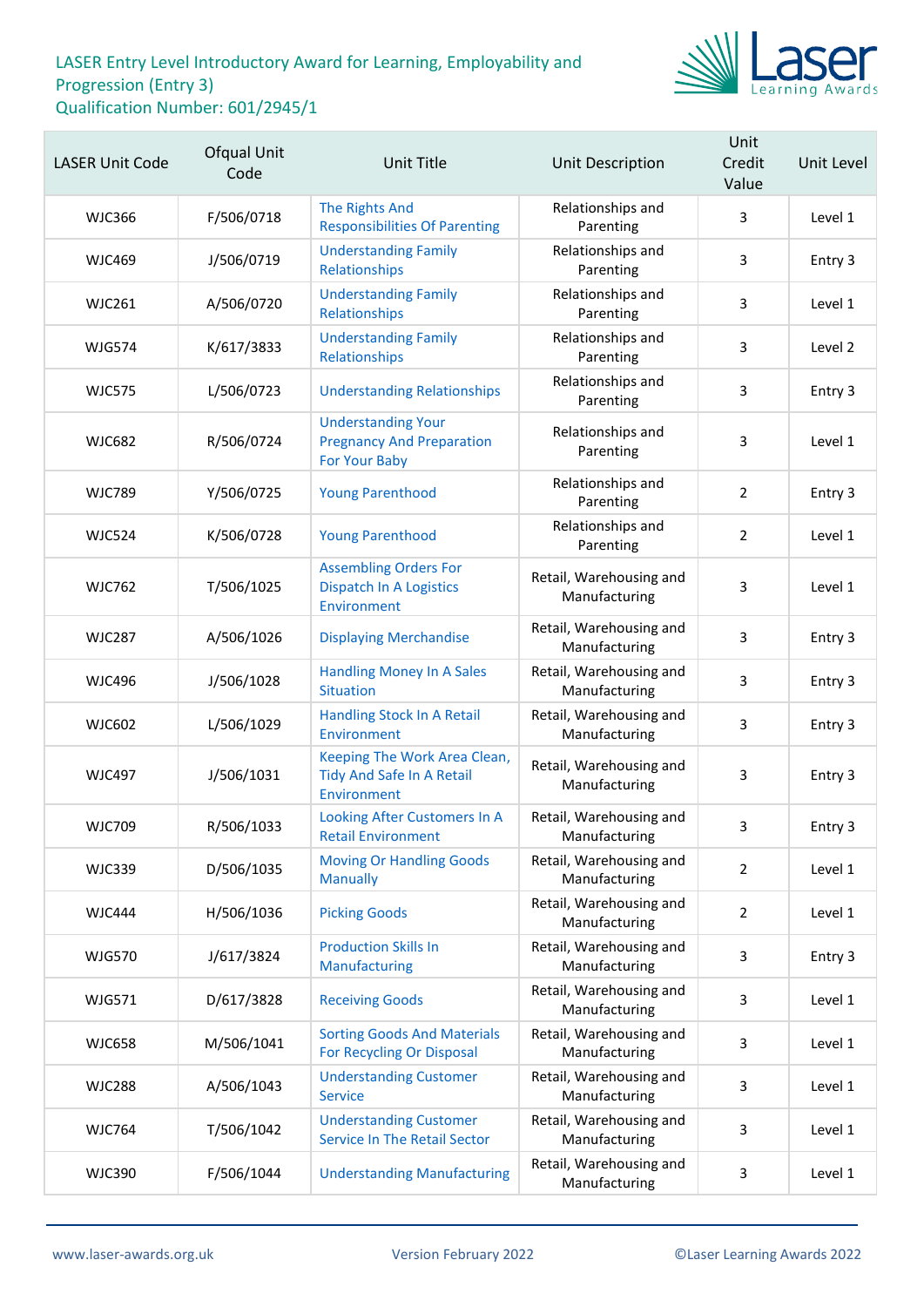

| <b>LASER Unit Code</b> | Ofqual Unit<br>Code | Unit Title                                                                   | Unit Description                                     | Unit<br>Credit<br>Value | Unit Level |
|------------------------|---------------------|------------------------------------------------------------------------------|------------------------------------------------------|-------------------------|------------|
| <b>WJC498</b>          | J/506/1045          | <b>Understanding The Business</b><br><b>Of Retail</b>                        | Retail, Warehousing and<br>Manufacturing             | 3                       | Level 1    |
| <b>WJC604</b>          | L/506/1046          | <b>Understanding The Retail</b><br><b>Selling Process</b>                    | Retail, Warehousing and<br>Manufacturing             | 3                       | Level 1    |
| <b>WJC710</b>          | R/506/1047          | <b>Wrapping And Packing Goods</b>                                            | Retail, Warehousing and<br>Manufacturing             | $\overline{2}$          | Entry 3    |
| <b>WJC629</b>          | M/506/0651          | <b>Building Confidence And Self</b><br>Esteem                                | Self-Awareness, Self<br><b>Esteem and Confidence</b> | $\overline{2}$          | Entry 3    |
| <b>WJC734</b>          | T/506/0652          | <b>Coping Strategies</b>                                                     | Self-Awareness, Self<br><b>Esteem and Confidence</b> | 3                       | Level 1    |
| <b>WJC255</b>          | A/506/0653          | <b>Developing Personal</b><br><b>Confidence And Self</b><br><b>Awareness</b> | Self-Awareness, Self<br><b>Esteem and Confidence</b> | 3                       | Level 1    |
| <b>WJC361</b>          | F/506/0654          | <b>Developing Personal</b><br><b>Confidence And Self</b><br><b>Awareness</b> | Self-Awareness, Self<br><b>Esteem and Confidence</b> | 3                       | Level 2    |
| <b>WJC465</b>          | J/506/0655          | <b>Emotional Intelligence</b>                                                | Self-Awareness, Self<br><b>Esteem and Confidence</b> | 3                       | Entry 3    |
| <b>WJC572</b>          | L/506/0656          | <b>Improving Own Confidence</b>                                              | Self-Awareness, Self<br><b>Esteem and Confidence</b> | 3                       | Level 1    |
| <b>WJC678</b>          | R/506/0657          | <b>Understanding And Managing</b><br><b>Anger And Aggression</b>             | Self-Awareness, Self<br><b>Esteem and Confidence</b> | 3                       | Level 1    |
| <b>WJC785</b>          | Y/506/0658          | <b>Understanding And</b><br><b>Transforming Own Behaviour</b>                | Self-Awareness, Self<br><b>Esteem and Confidence</b> | 3                       | Level 1    |
| <b>WJC310</b>          | D/506/0659          | <b>Understanding Own Response</b><br>To Body Image                           | Self-Awareness, Self<br><b>Esteem and Confidence</b> | $\overline{2}$          | Level 1    |
| <b>WJC679</b>          | R/506/0660          | <b>Understanding Personal And</b><br><b>Interpersonal Conflict</b>           | Self-Awareness, Self<br><b>Esteem and Confidence</b> | 3                       | Level 1    |
| <b>WJC573</b>          | L/506/0673          | <b>Understanding Personal</b><br><b>Awareness</b>                            | Self-Awareness, Self<br><b>Esteem and Confidence</b> | 3                       | Level 1    |
| <b>WJC520</b>          | K/506/0678          | <b>Understanding Self And</b><br><b>Others</b>                               | Self-Awareness, Self<br><b>Esteem and Confidence</b> | 3                       | Entry 3    |
| <b>WJC483</b>          | J/506/0882          | <b>Understanding Self In Conflict</b>                                        | Self-Awareness, Self<br><b>Esteem and Confidence</b> | $\mathbf{3}$            | Level 1    |
| <b>WJC630</b>          | M/506/0679          | <b>Understanding The Victim</b>                                              | Self-Awareness, Self<br><b>Esteem and Confidence</b> | 3                       | Level 1    |
| <b>WJC569</b>          | L/506/0611          | <b>Domestic Abuse Awareness</b>                                              | Social Issues                                        | 3                       | Level 1    |
| <b>WJC414</b>          | H/506/0615          | <b>Understanding Cultural</b><br><b>Differences</b>                          | Social Issues                                        | 3                       | Entry 3    |
| <b>WJC359</b>          | F/506/0623          | <b>Understanding Discrimination</b>                                          | Social Issues                                        | 3                       | Entry 3    |
| <b>WJC783</b>          | Y/506/0627          | <b>Understanding Diversity In</b><br><b>Society</b>                          | Social Issues                                        | 3                       | Entry 3    |
| <b>WJC308</b>          | D/506/0631          | <b>Understanding Diversity In</b><br>Society                                 | Social Issues                                        | 3                       | Level 1    |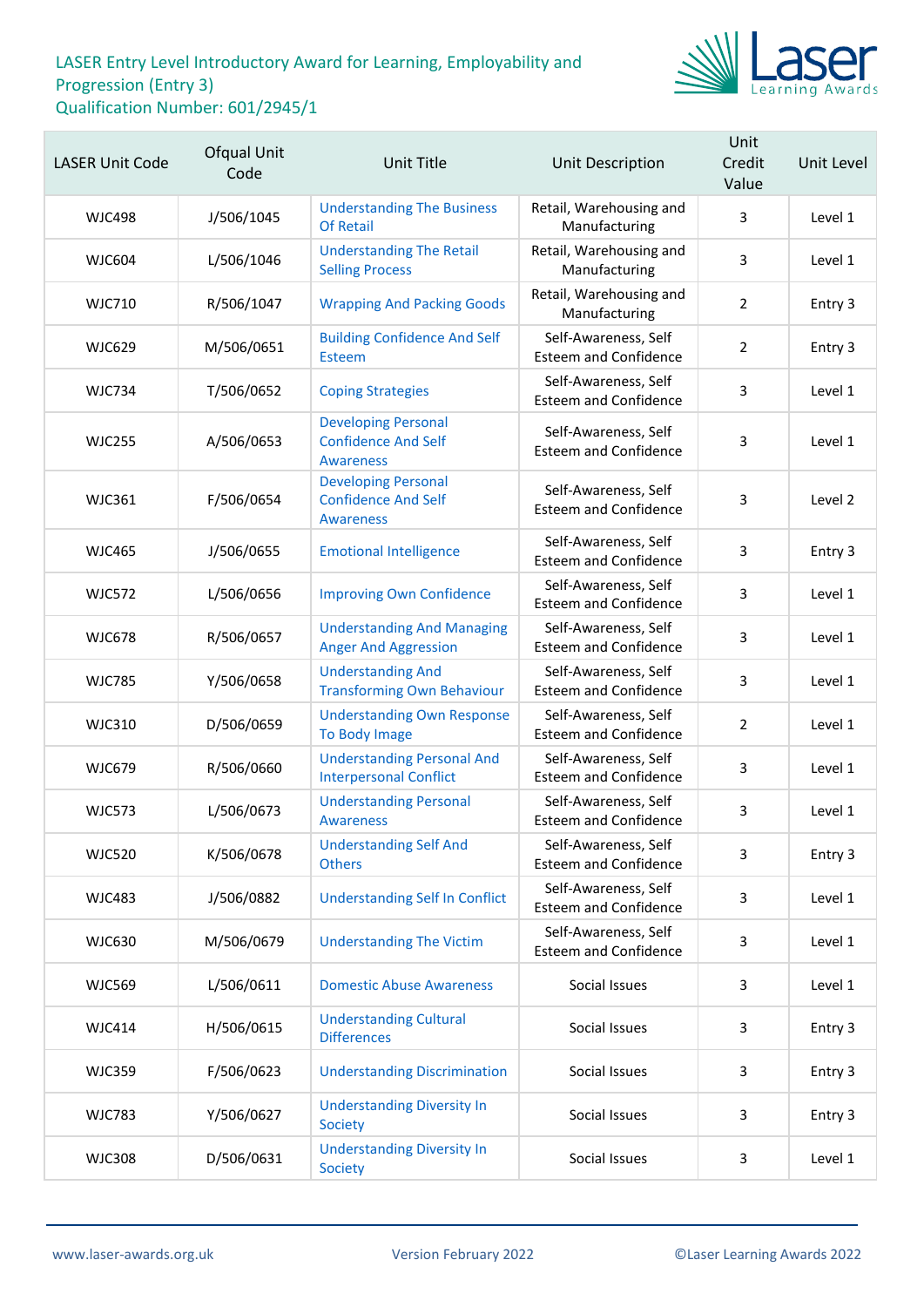

| <b>LASER Unit Code</b> | Ofqual Unit<br>Code | Unit Title                                                     | Unit Description         | Unit<br>Credit<br>Value | Unit Level |
|------------------------|---------------------|----------------------------------------------------------------|--------------------------|-------------------------|------------|
| <b>WJC416</b>          | H/506/0632          | <b>Understanding Eating</b><br><b>Disorders</b>                | Social Issues            | $\mathbf{1}$            | Level 1    |
| <b>WJC627</b>          | M/506/0634          | <b>Understanding Equal</b><br>Opportunities                    | Social Issues            | 3                       | Level 1    |
| <b>WJC463</b>          | J/506/0638          | <b>Understanding Prejudice And</b><br><b>Discrimination</b>    | Social Issues            | 3                       | Level 1    |
| <b>WJC360</b>          | F/506/0640          | <b>Understanding Prejudice And</b><br><b>Discrimination</b>    | Social Issues            | 3                       | Level 2    |
| <b>WJC677</b>          | R/506/0643          | <b>Understanding The Issue Of</b><br><b>Obesity</b>            | Social Issues            | 2                       | Level 1    |
| <b>WJC309</b>          | D/506/0645          | <b>Understanding The</b><br><b>Restorative Justice Process</b> | Social Issues            | 3                       | Level 1    |
| <b>WJC517</b>          | K/506/0647          | <b>Understanding Young People,</b><br><b>Law And Order</b>     | Social Issues            | 3                       | Entry 3    |
| <b>WJC733</b>          | T/506/0649          | <b>Understanding Young People,</b><br><b>Law And Order</b>     | Social Issues            | 3                       | Level 1    |
| <b>WJC518</b>          | K/506/0650          | <b>Understanding Young People,</b><br><b>Law And Order</b>     | Social Issues            | 3                       | Level 2    |
| <b>WJC539</b>          | K/506/0938          | <b>Careers In Sport And Active</b><br>Leisure                  | Sport and Active Leisure | 3                       | Level 1    |
| <b>WJC649</b>          | M/506/0939          | <b>Health And Fitness</b>                                      | Sport and Active Leisure | 3                       | Entry 3    |
| <b>WJC540</b>          | K/506/0941          | <b>How The Body Works</b>                                      | Sport and Active Leisure | 4                       | Level 1    |
| <b>WJC650</b>          | M/506/0942          | <b>Improving Own Fitness</b>                                   | Sport and Active Leisure | 3                       | Entry 3    |
| <b>WJC756</b>          | T/506/0943          | <b>Improving Personal Health</b><br><b>And Fitness</b>         | Sport and Active Leisure | 3                       | Entry 3    |
| <b>WJC280</b>          | A/506/0944          | <b>Indoor Team Games</b>                                       | Sport and Active Leisure | 3                       | Entry 3    |
| <b>WJC384</b>          | F/506/0945          | <b>Participating In Leisure</b><br><b>Activities</b>           | Sport and Active Leisure | 3                       | Entry 3    |
| <b>WJC489</b>          | J/506/0946          | <b>Planning A Trip To A Visitor</b><br><b>Attraction</b>       | Sport and Active Leisure | 4                       | Level 1    |
| <b>WJC594</b>          | L/506/0947          | <b>Planning And Participating In</b><br><b>Short Walks</b>     | Sport and Active Leisure | 3                       | Entry 3    |
| <b>WJC701</b>          | R/506/0948          | <b>Planning Own Fitness</b><br>Programme                       | Sport and Active Leisure | 4                       | Level 1    |
| <b>WJC807</b>          | Y/506/0949          | <b>Risks And Hazards In Sport</b><br><b>And Active Leisure</b> | Sport and Active Leisure | 3                       | Level 1    |
| <b>WJC595</b>          | L/506/0950          | <b>Taking Part In Exercise And</b><br><b>Fitness</b>           | Sport and Active Leisure | 4                       | Level 1    |
| <b>WJC702</b>          | R/506/0951          | <b>Taking Part In Sport</b>                                    | Sport and Active Leisure | 3                       | Entry 3    |
| <b>WJC808</b>          | Y/506/0952          | <b>Taking Part In Sport</b>                                    | Sport and Active Leisure | 3                       | Level 1    |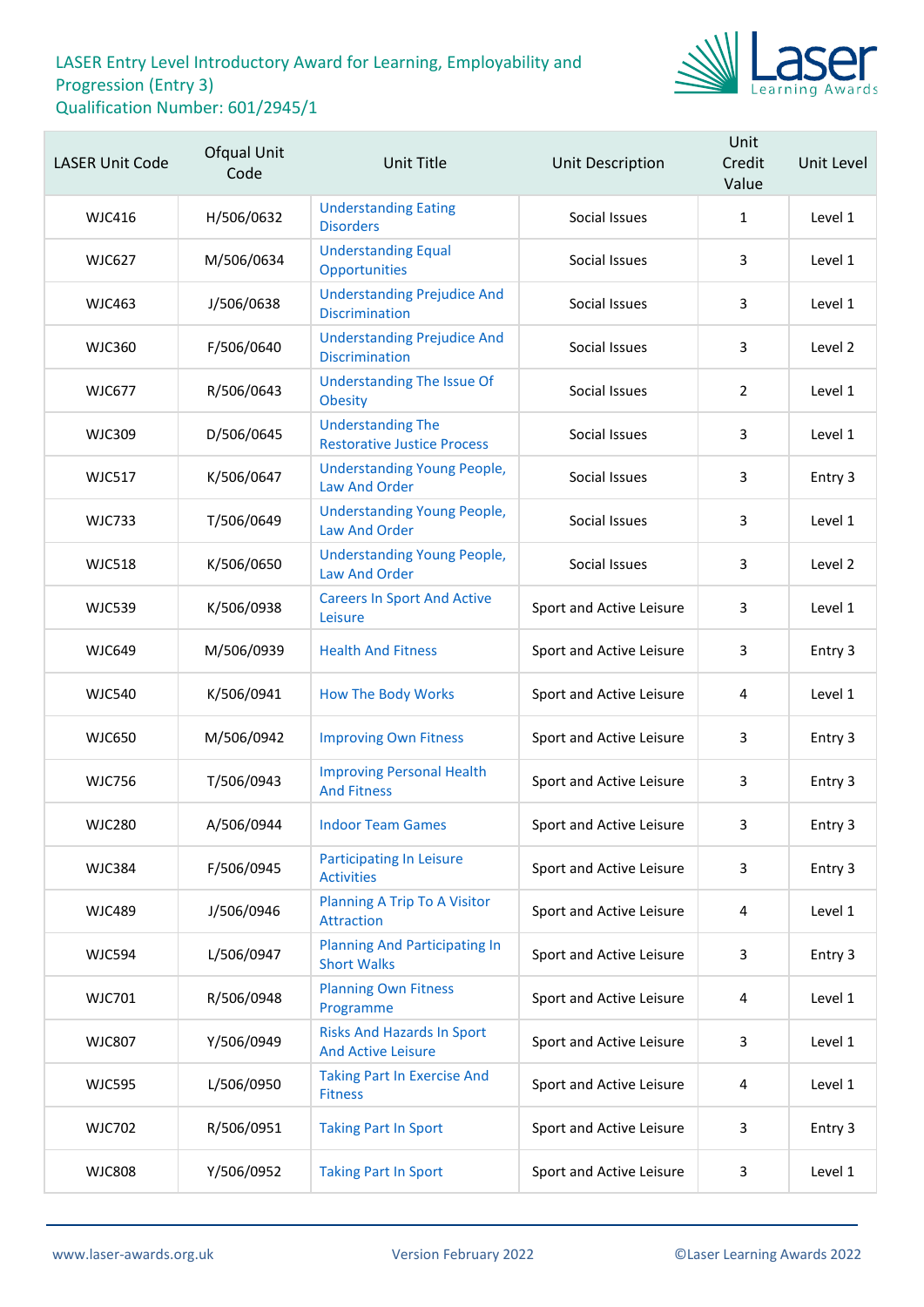

| <b>LASER Unit Code</b> | Ofqual Unit<br>Code | <b>Unit Title</b>                                                                   | Unit Description         | Unit<br>Credit<br>Value | Unit Level |
|------------------------|---------------------|-------------------------------------------------------------------------------------|--------------------------|-------------------------|------------|
| <b>WJC436</b>          | H/506/0954          | The Angling Environment                                                             | Sport and Active Leisure | 3                       | Entry 3    |
| <b>WJC541</b>          | K/506/0955          | <b>Understanding Nutrition,</b><br><b>Performance And Healthy</b><br><b>Eating</b>  | Sport and Active Leisure | 3                       | Level 1    |
| <b>WJC651</b>          | M/506/0956          | <b>Understanding Physical</b><br><b>Activity And Health</b>                         | Sport and Active Leisure | 6                       | Entry 3    |
| <b>WJC638</b>          | M/506/0794          | <b>Effective Skills, Qualities And</b><br><b>Attitudes For Learning And</b><br>Work | <b>Work Experience</b>   | 3                       | Entry 3    |
| <b>WJC744</b>          | T/506/0795          | <b>Learning Through Work</b><br><b>Experience</b>                                   | <b>Work Experience</b>   | 3                       | Entry 3    |
| <b>WJC268</b>          | A/506/0796          | <b>Learning Through Work</b><br><b>Experience</b>                                   | <b>Work Experience</b>   | 3                       | Level 1    |
| <b>WJC371</b>          | F/506/0797          | <b>Participating In A Vocational</b><br><b>Taster</b>                               | <b>Work Experience</b>   | $\overline{2}$          | Entry 3    |
| <b>WJC502</b>          | K/506/0082          | <b>Participating In A Vocational</b><br><b>Taster</b>                               | <b>Work Experience</b>   | $\overline{2}$          | Level 1    |
| <b>WJC551</b>          | L/506/0107          | <b>Participating In A Vocational</b><br><b>Taster</b>                               | <b>Work Experience</b>   | $\overline{2}$          | Level 2    |
| <b>WJC394</b>          | H/506/0081          | <b>Preparation For Work</b><br><b>Experience</b>                                    | <b>Work Experience</b>   | $\mathbf{1}$            | Entry 3    |
| <b>WJC474</b>          | J/506/0798          | <b>Understanding A Work</b><br><b>Experience Placement</b>                          | <b>Work Experience</b>   | 3                       | Entry 3    |
| <b>WJC582</b>          | L/506/0799          | <b>Understanding What</b><br><b>Volunteering Is About</b>                           | <b>Work Experience</b>   | 1                       | Level 1    |
| <b>WJC745</b>          | T/506/0800          | Volunteering                                                                        | <b>Work Experience</b>   | $\overline{2}$          | Entry 3    |
| <b>WJC269</b>          | A/506/0801          | <b>Work Experience</b>                                                              | <b>Work Experience</b>   | 3                       | Level 1    |
| <b>WJC372</b>          | F/506/0802          | <b>Work-Based Experience</b>                                                        | <b>Work Experience</b>   | 3                       | Entry 3    |
| <b>WJC475</b>          | J/506/0803          | <b>Work-Based Experience</b>                                                        | <b>Work Experience</b>   | 3                       | Level 1    |
| <b>WJC583</b>          | L/506/0804          | <b>Work-Based Placement</b>                                                         | <b>Work Experience</b>   | 3                       | Level 1    |
| <b>WJC421</b>          | H/506/0730          | <b>Building A Personal Career</b><br>Portfolio                                      | <b>Work Preparation</b>  | 3                       | Level 1    |
| <b>WJC525</b>          | K/506/0731          | <b>Building A Personal Career</b><br>Portfolio                                      | <b>Work Preparation</b>  | 3                       | Level 2    |
| <b>WJC633</b>          | M/506/0732          | <b>Career Planning And Making</b><br><b>Applications</b>                            | <b>Work Preparation</b>  | 3                       | Entry 3    |
| <b>WJC738</b>          | T/506/0733          | <b>Career Preparation</b>                                                           | <b>Work Preparation</b>  | 1                       | Entry 3    |
| <b>WJC576</b>          | L/506/0737          | <b>Career Preparation</b>                                                           | <b>Work Preparation</b>  | 1                       | Level 1    |